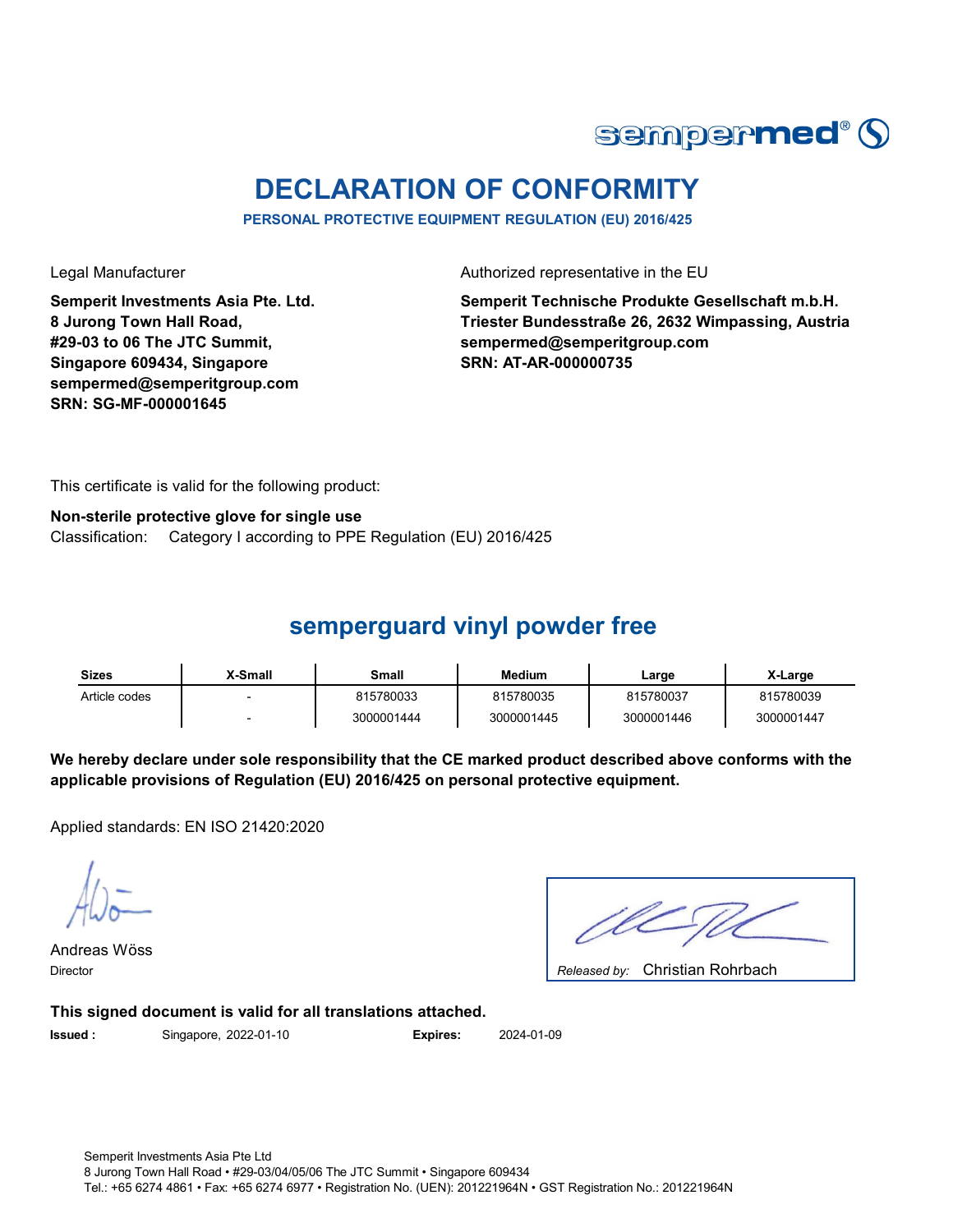

# **KONFORMITÄTSERKLÄRUNG**

VERORDNUNG (EU) 2016/425 FÜR PERSÖNLICHE SCHUTZAUSRÜSTUNG

Hersteller EU-Bevollmächtigter

**Semperit Investments Asia Pte. Ltd. 8 Jurong Town Hall Road, #29-03 to 06 The JTC Summit, Singapore 609434, Singapore sempermed@semperitgroup.com SRN: SG-MF-000001645**

**Semperit Technische Produkte Gesellschaft m.b.H. Triester Bundesstraße 26, 2632 Wimpassing, Austria sempermed@semperitgroup.com SRN: AT-AR-000000735**

Dieses Zertifikat ist gültig für die folgenden Produkte:

**Nicht-steriler Schutzhandschuh für den Einmalgebrauch** Klassifizierung: Kategorie I gemäß PSA Verordnung (EU) 2016/425

### **semperguard vinyl powder free**

| Größen         | <b>X-Small</b> | Small      | <b>Medium</b> | Large      | X-Large    |
|----------------|----------------|------------|---------------|------------|------------|
| Artikelnummern |                | 815780033  | 815780035     | 815780037  | 815780039  |
|                |                | 3000001444 | 3000001445    | 3000001446 | 3000001447 |

**Wir bestätigen hiermit unter alleiniger Verantwortung, dass die oben genannten CE gekennzeichneten Produkte mit den maßgeblichen Bestimmungen der Verordnung (EU) 2016/425 für Persönliche Schutzausrüstung übereinstimmen.**

Angewandte Normen: EN ISO 21420:2020

**Ausgestellt am:** Singapore, 2022-01-10 **Gültig bis:** 2024-01-09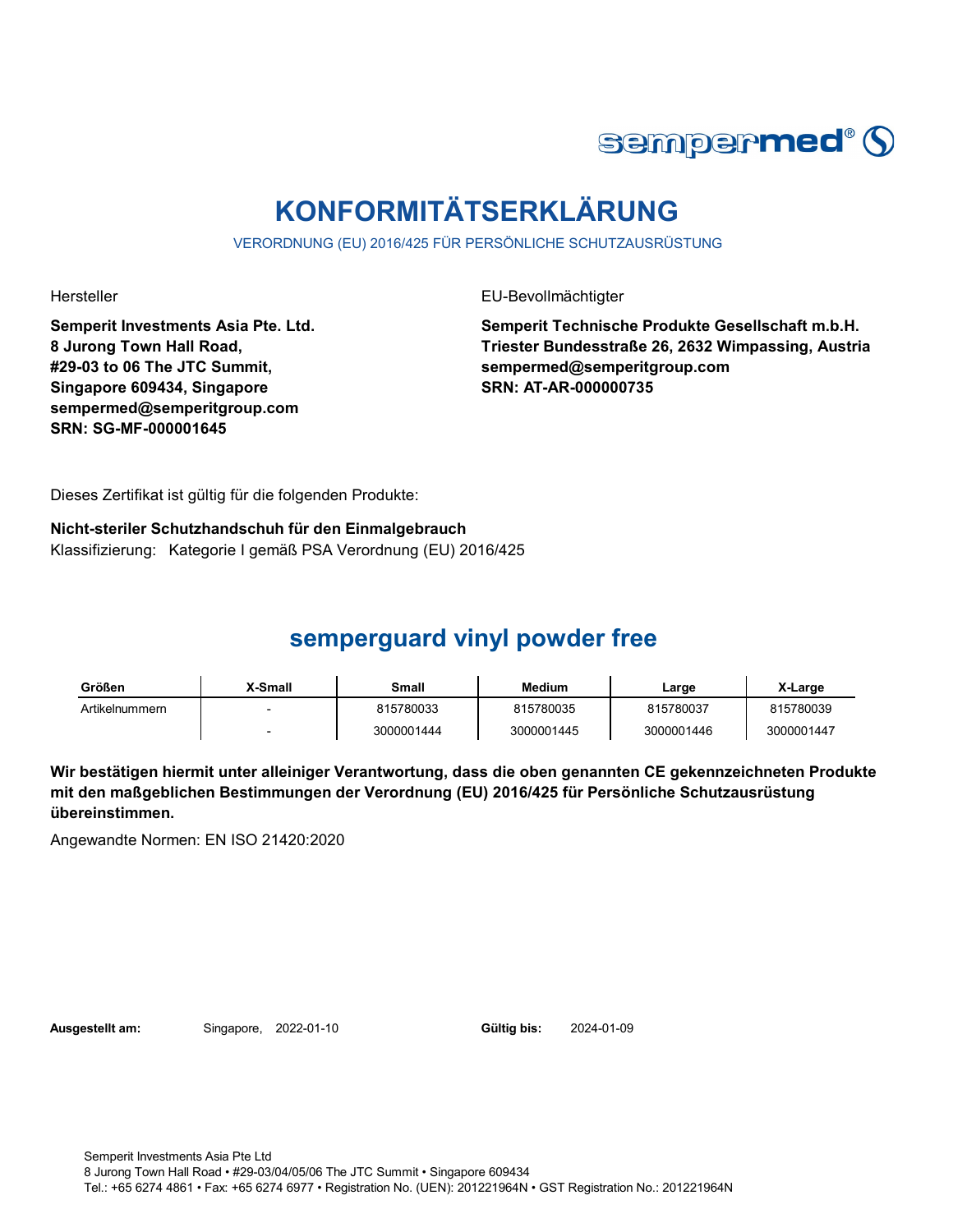

# **DÉCLARATION DE CONFORMITÉ**

RÈGLEMENT (UE) 2016/425 POUR L'ÉQUIPEMENT DE PROTECTION INDIVIDUELLE

**Semperit Investments Asia Pte. Ltd. 8 Jurong Town Hall Road, #29-03 to 06 The JTC Summit, Singapore 609434, Singapore sempermed@semperitgroup.com SRN: SG-MF-000001645**

Fabricant **Représentant UE** 

**Semperit Technische Produkte Gesellschaft m.b.H. Triester Bundesstraße 26, 2632 Wimpassing, Austria sempermed@semperitgroup.com SRN: AT-AR-000000735**

Ce certificat est valable pour les produits suivants :

**Gant de protection non-stérile à usage unique**

Classification : Catégorie I selon la règlement EPI (UE) 2016/425

### **semperguard vinyl powder free**

| Tailles           | X-Small | Small      | <b>Medium</b> | Large      | X-Large    |
|-------------------|---------|------------|---------------|------------|------------|
| Numéros d'article |         | 815780033  | 815780035     | 815780037  | 815780039  |
|                   |         | 3000001444 | 3000001445    | 3000001446 | 3000001447 |

**Par la présente, nous déclarons sous notre propre responsabilité que les produits portant le symbole CE mentionnés ci-dessus sont conformes aux dispositions essentielles de la règlement (UE) 2016/425 concernant l'équipement de protection individuelle.**

Normes appliquées : EN ISO 21420:2020

**Délivré le :** Singapore, 2022-01-10 **Valable jusqu'au :** 2024-01-09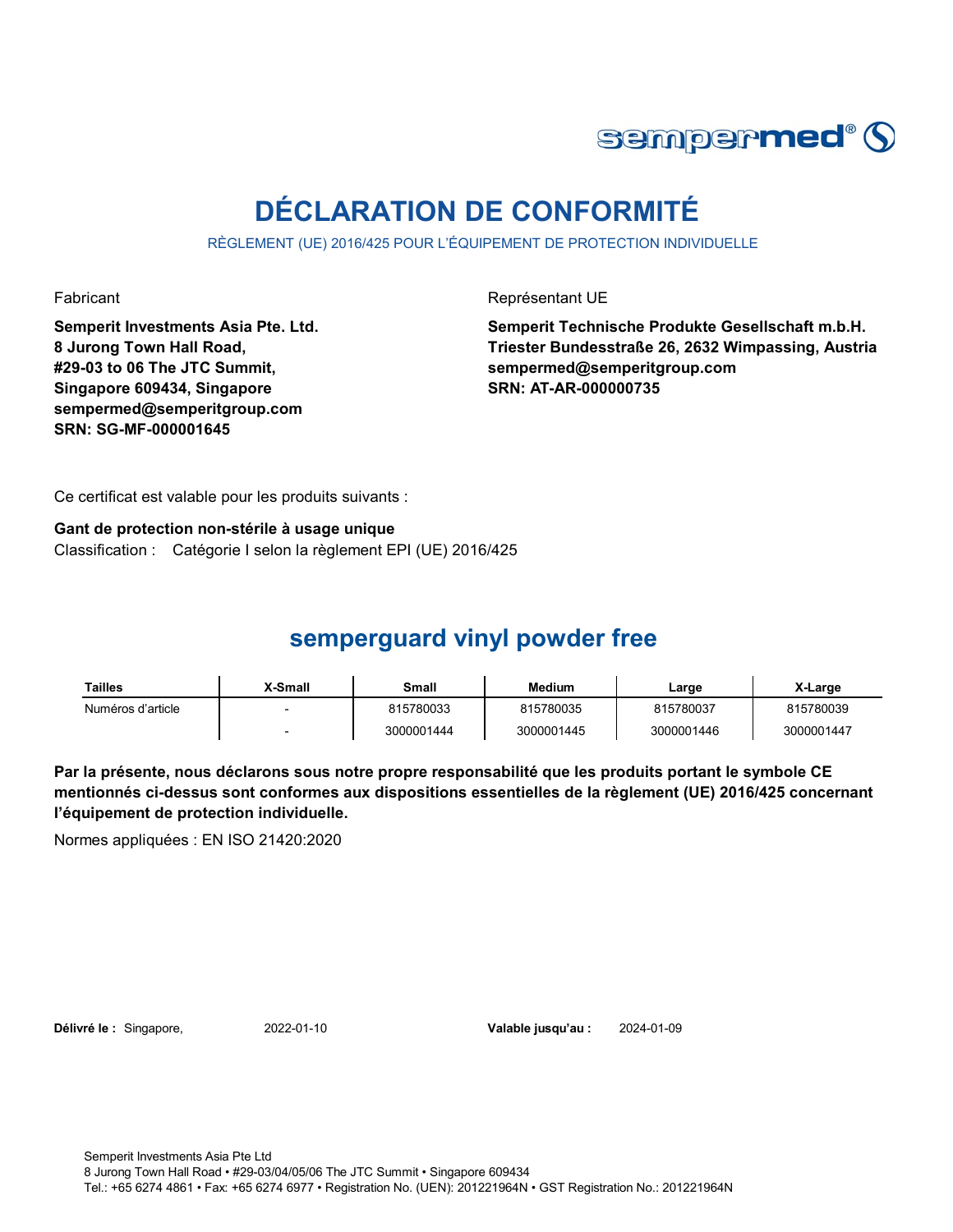

# **DICHIARAZIONE DI CONFORMITÀ**

REGOLAMENTO (UE) 2016/425 DELL'APPARECCHIATURA DI PROTEZIONE INDIVIDUALE

Produttore **Rappresentante autorizzato nell'UE** 

**Semperit Investments Asia Pte. Ltd. 8 Jurong Town Hall Road, #29-03 to 06 The JTC Summit, Singapore 609434, Singapore sempermed@semperitgroup.com SRN: SG-MF-000001645**

**Semperit Technische Produkte Gesellschaft m.b.H. Triester Bundesstraße 26, 2632 Wimpassing, Austria sempermed@semperitgroup.com SRN: AT-AR-000000735**

Questo certificato è valido per il seguente prodotto:

**Guanto protettivo non sterile monouso**

Clasificazione: Categoria I secondo il regolamento (UE) 2016/425 del PPE

### **semperguard vinyl powder free**

| Misure          | <b>X-Small</b> | Small      | <b>Medium</b> | Large      | X-Large    |
|-----------------|----------------|------------|---------------|------------|------------|
| Codici articolo |                | 815780033  | 815780035     | 815780037  | 815780039  |
|                 |                | 3000001444 | 3000001445    | 3000001446 | 3000001447 |

**Con la presente, dichiariamo sotto la nostra esclusiva responsabilità che il prodotto con marchio CE sopra descritto è conforme alle disposizioni applicabili del Regolamento (UE) 2016/425 sui dispositivi di protezione individuale.**

Norme applicate: EN ISO 21420:2020

**Rilasciato :** Singapore, 2022-01-10 **Scade:** 2024-01-09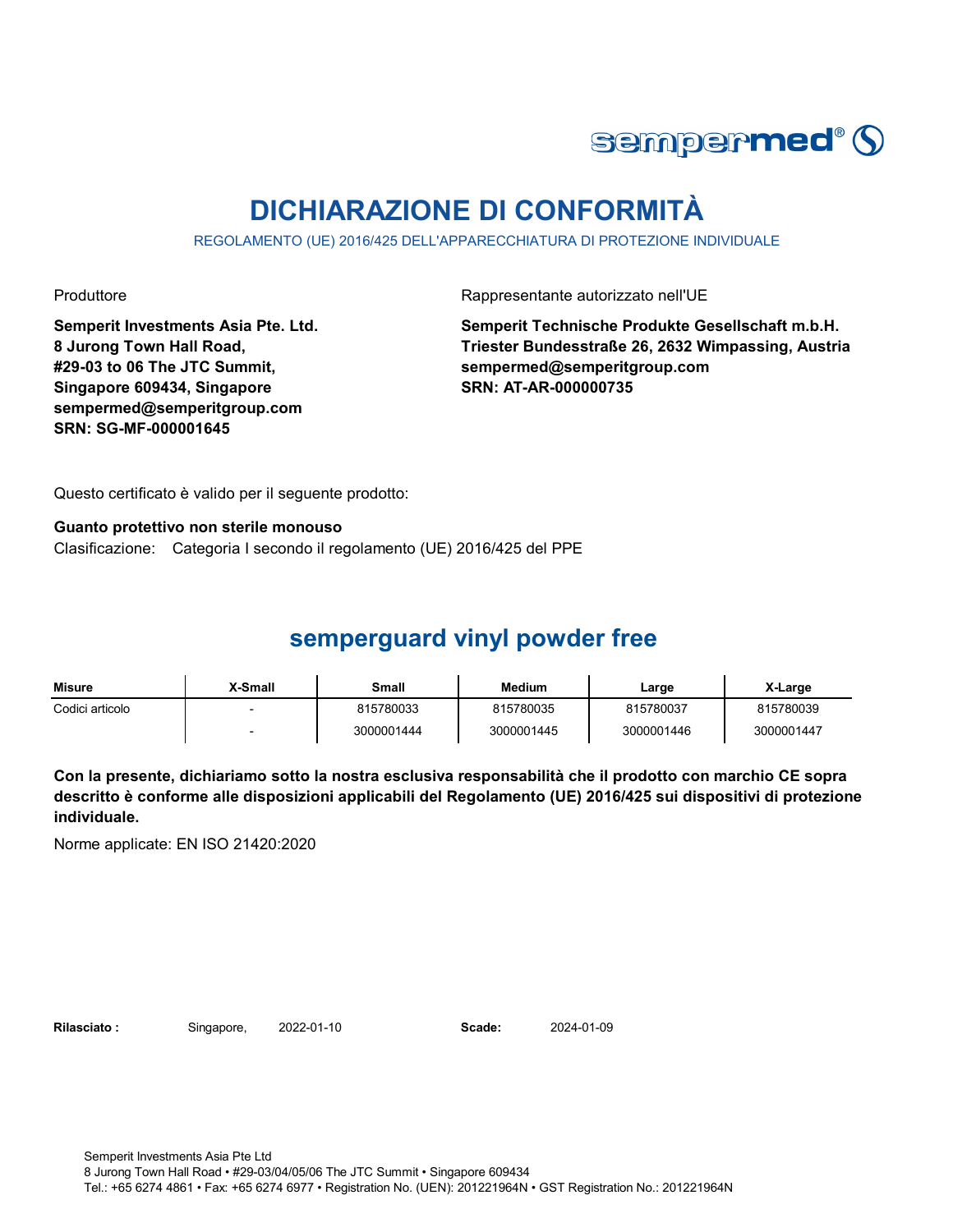

# **CONFORMITEITSVERKLARING**

VERORDENING (EU) 2016/425 BETREFFENDE PERSOONLIJKE BESCHERMENDE UITRUSTING

Fabrikant Gemachtigde EU

**Semperit Investments Asia Pte. Ltd. 8 Jurong Town Hall Road, #29-03 to 06 The JTC Summit, Singapore 609434, Singapore sempermed@semperitgroup.com SRN: SG-MF-000001645**

**Semperit Technische Produkte Gesellschaft m.b.H. Triester Bundesstraße 26, 2632 Wimpassing, Austria sempermed@semperitgroup.com SRN: AT-AR-000000735**

Dit certificaat is geldig voor de volgende producten:

**Niet-steriele beschermende handschoen voor eenmalig gebruik** Classificatie: Categorie I volgens PBM-verordening (EU) 2016/425

## **semperguard vinyl powder free**

| <b>Maten</b>   | X-Small | Small      | Medium     | Large      | X-Large    |
|----------------|---------|------------|------------|------------|------------|
| Artikelnummers |         | 815780033  | 815780035  | 815780037  | 815780039  |
|                |         | 3000001444 | 3000001445 | 3000001446 | 3000001447 |

**Hierbij verklaren wij onder uitsluitende verantwoordelijkheid, dat de bovengenoemde CE-gemarkeerde producten voldoen aan de relevante bepalingen van de Verordening (EU) 2016/425 betreffende persoonlijke beschermingsmiddelen.**

Toegepaste normen: EN ISO 21420:2020

**Uitgegeven op:** Singapore, 2022-01-10 **Geldig tot:** 2024-01-09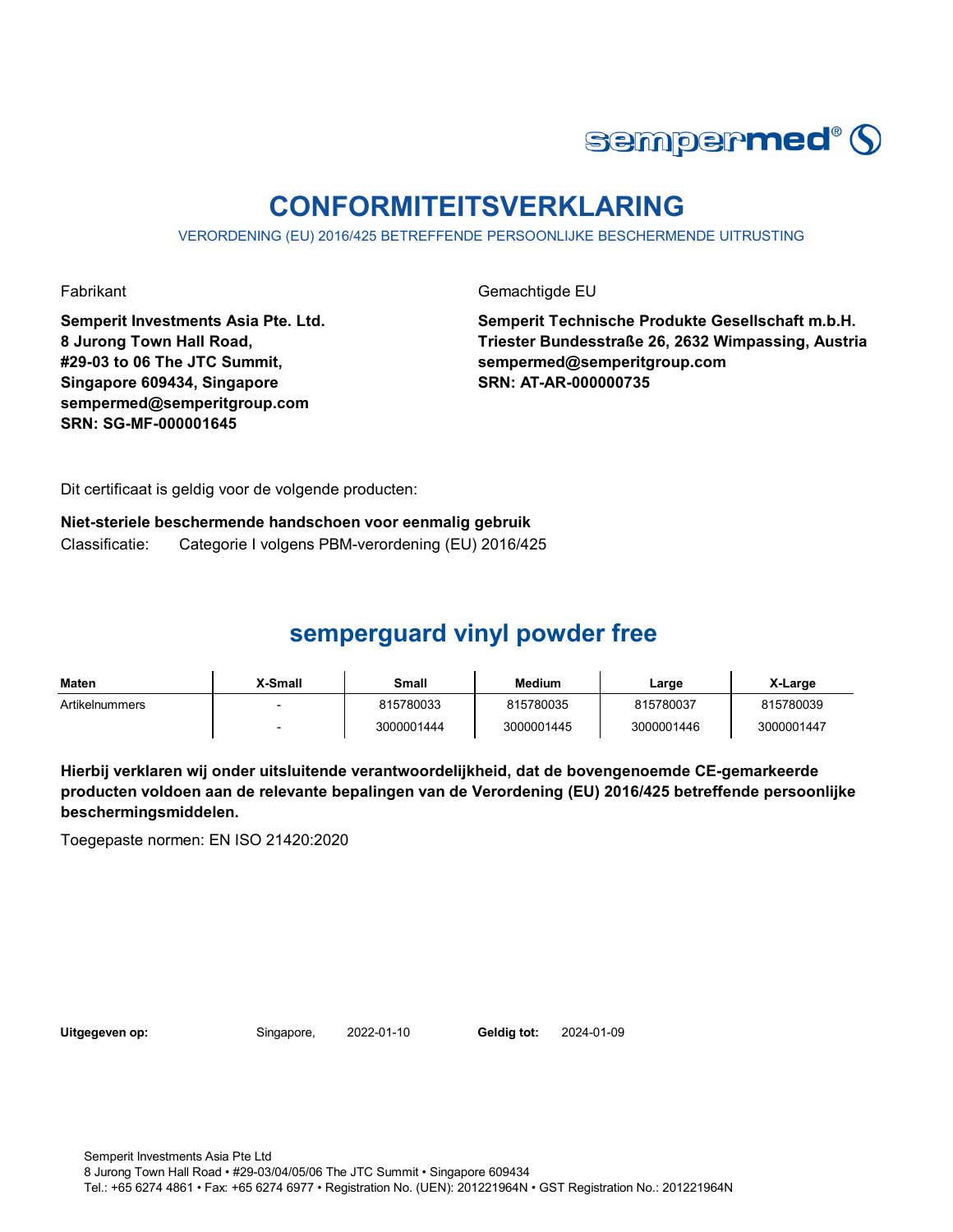

# **DECLARACIÓN DE CONFORMIDAD**

REGLAMENTO (UE) 2016/425 PARA EQUIPAMIENTOS PERSONALES

Fabricante Representante de la UE

**Semperit Investments Asia Pte. Ltd. 8 Jurong Town Hall Road, #29-03 to 06 The JTC Summit, Singapore 609434, Singapore sempermed@semperitgroup.com SRN: SG-MF-000001645**

**Semperit Technische Produkte Gesellschaft m.b.H. Triester Bundesstraße 26, 2632 Wimpassing, Austria sempermed@semperitgroup.com SRN: AT-AR-000000735**

El presente certificado es válido para los siguientes productos:

#### **Guante de protección no estéril para un solo uso**

Clasificación: Categoría I según el Reglamento EPI (UE) 2016/425

### **semperguard vinyl powder free**

| Tamaños            | <b>X-Small</b> | Small      | Medium     | Large      | X-Large    |
|--------------------|----------------|------------|------------|------------|------------|
| Número de artículo |                | 815780033  | 815780035  | 815780037  | 815780039  |
|                    |                | 3000001444 | 3000001445 | 3000001446 | 3000001447 |

**Por la presente confirmamos, bajo nuestra exclusiva responsabilidad, que los productos con la marca CE antes mencionados cumplen con las disposiciones aplicables del Reglamento (UE) 2016/425 sobre equipos de protección personal.**

Normas aplicadas: EN ISO 21420:2020

**Expedido el:** Singapore, 2022-01-10 **Válido hasta:** 2024-01-09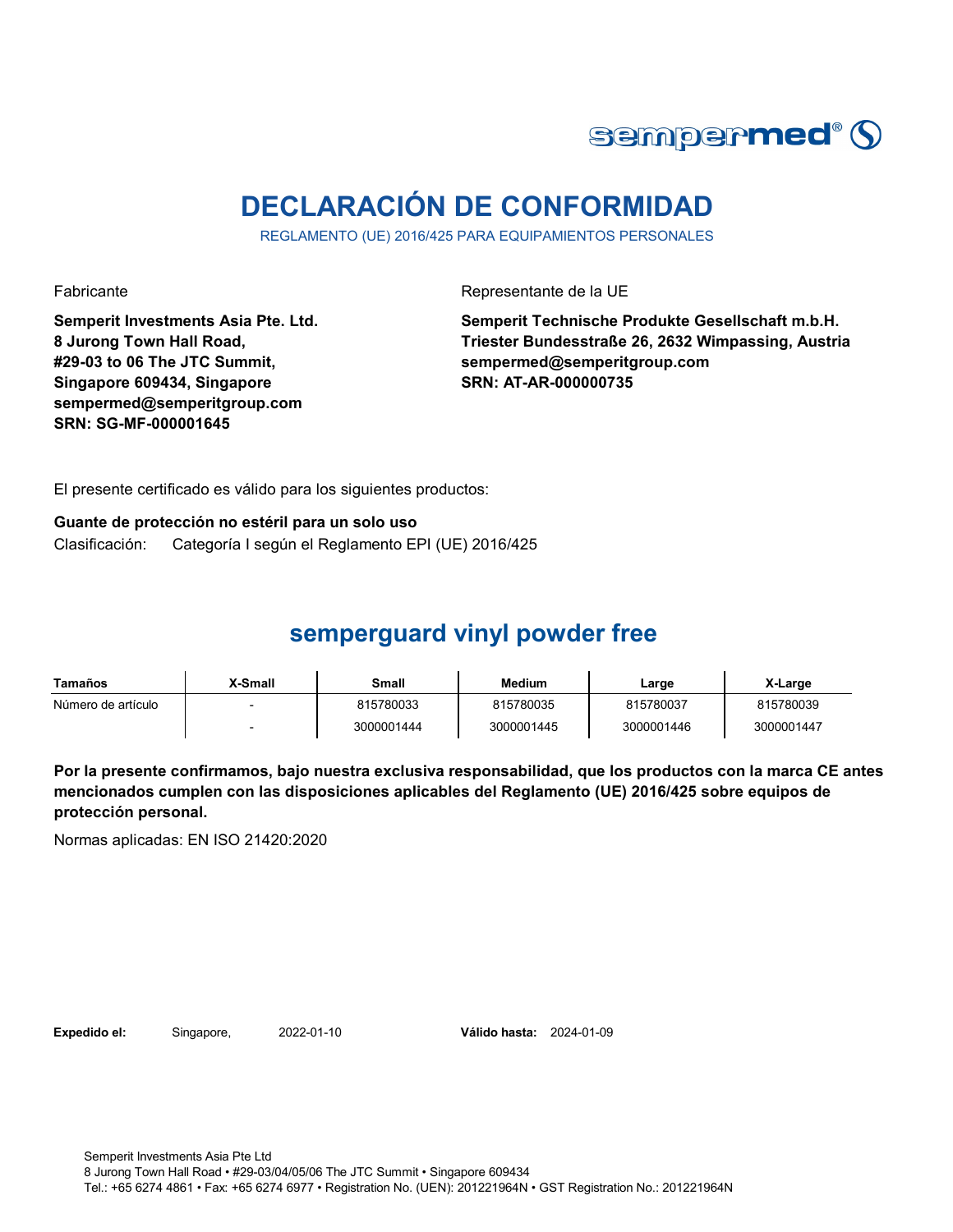

# **DECLARAÇÃO DE CONFORMIDADE**

REGULAMENTO (UE) 2016/425 SOBRE EQUIPAMENTO DE PROTEÇÃO INDIVIDUAL

Fabricante Representante da UE

**Semperit Investments Asia Pte. Ltd. 8 Jurong Town Hall Road, #29-03 to 06 The JTC Summit, Singapore 609434, Singapore sempermed@semperitgroup.com SRN: SG-MF-000001645**

**Semperit Technische Produkte Gesellschaft m.b.H. Triester Bundesstraße 26, 2632 Wimpassing, Austria sempermed@semperitgroup.com SRN: AT-AR-000000735**

Este certificado é válido para os seguintes produtos:

#### **Luva de proteção não estéril para uso único**

Classificação: Categoria I de acordo com o regulamento EPI (UE) 2016/425

### **semperguard vinyl powder free**

| Tamanhos          | X-Small | Small      | <b>Medium</b> | ∟arge      | X-Large    |
|-------------------|---------|------------|---------------|------------|------------|
| Números de artigo |         | 815780033  | 815780035     | 815780037  | 815780039  |
|                   |         | 3000001444 | 3000001445    | 3000001446 | 3000001447 |

**Declaramos desta forma, sob a nossa exclusiva responsabilidade, que os produtos com a marca CE acima mencionados cumprem as disposições relevantes do regulamento (UE) 2016/425 para Equipamentos de Proteção Individual.**

Normas aplicadas: EN ISO 21420:2020

**Emitido em:** Singapore, 2022-01-10 **Válido até:** 2024-01-09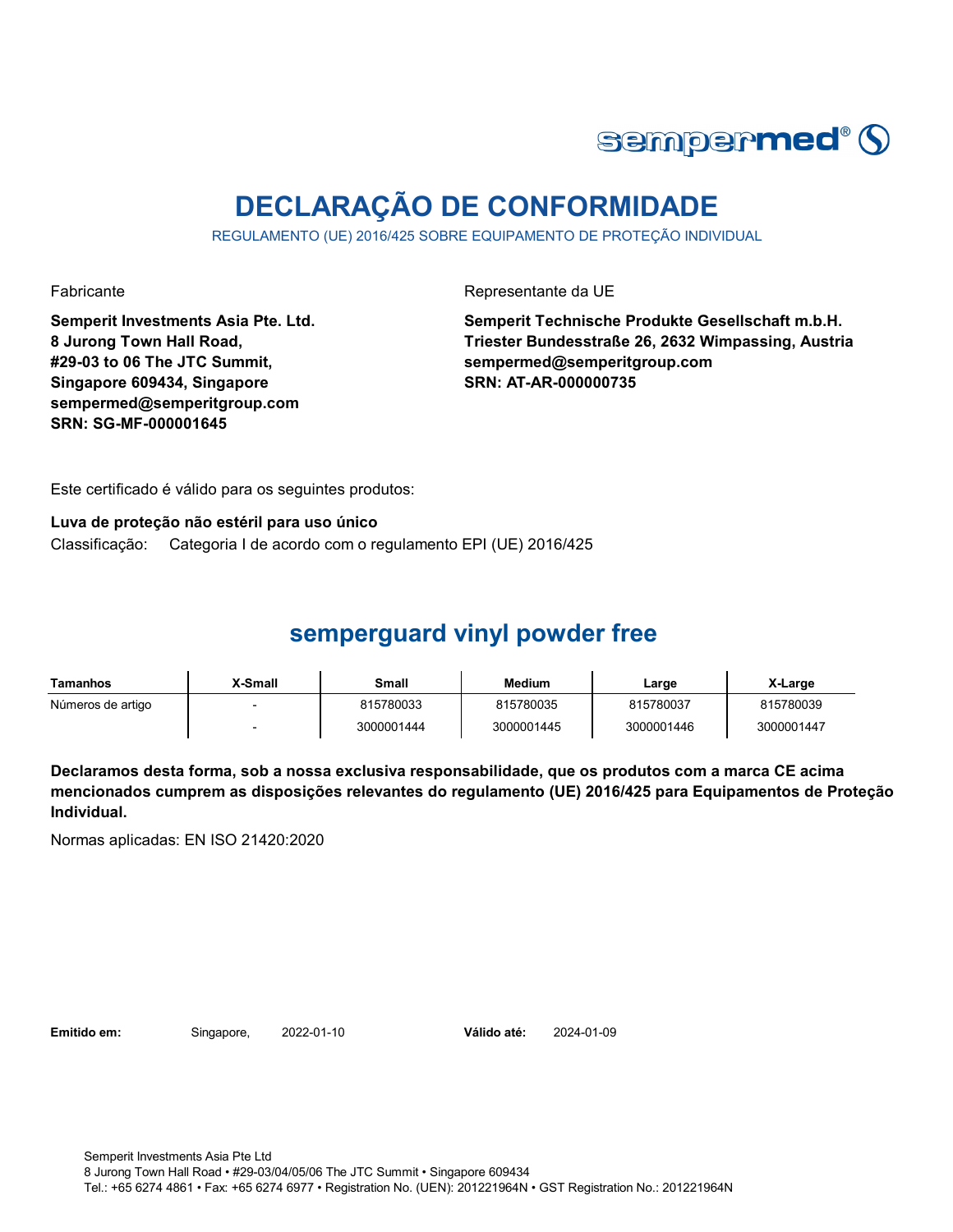

# **DEKLARATON OM ÖVERENSSTÄMMELSE**

FÖRORDNING (EU) 2016/425 FÖR PERSONLIG SKYDDSUTRUSTNING

**Semperit Investments Asia Pte. Ltd. 8 Jurong Town Hall Road, #29-03 to 06 The JTC Summit, Singapore 609434, Singapore sempermed@semperitgroup.com SRN: SG-MF-000001645**

Tillverkare Behörig representant hos EU

**Semperit Technische Produkte Gesellschaft m.b.H. Triester Bundesstraße 26, 2632 Wimpassing, Austria sempermed@semperitgroup.com SRN: AT-AR-000000735**

Detta certifikat gäller följande produkt:

#### **Icke-steril skyddshandske för engångsanvändning**

Klassificering: Kategori I enligt EU-förordning för personlig skyddsutrustning (PPE) 2016/425

#### **semperguard vinyl powder free**

| <b>Storlekar</b> | X-Small | Small      | <b>Medium</b> | Large      | X-Large    |
|------------------|---------|------------|---------------|------------|------------|
| Artikelkoder     |         | 815780033  | 815780035     | 815780037  | 815780039  |
|                  |         | 3000001444 | 3000001445    | 3000001446 | 3000001447 |

**Vi förklarar härmed under eget exklusivt ansvar att ovan beskrivna, CE-markerade produkt stämmer överens med tillämpliga bestämmelser i EU-förordningen 2016/425 för personlig skyddsutrustning.**

Tillämpade standarder: EN ISO 21420:2020

**Daterad :** Singapore, 2022-01-10 **Giltig till:** 2024-01-09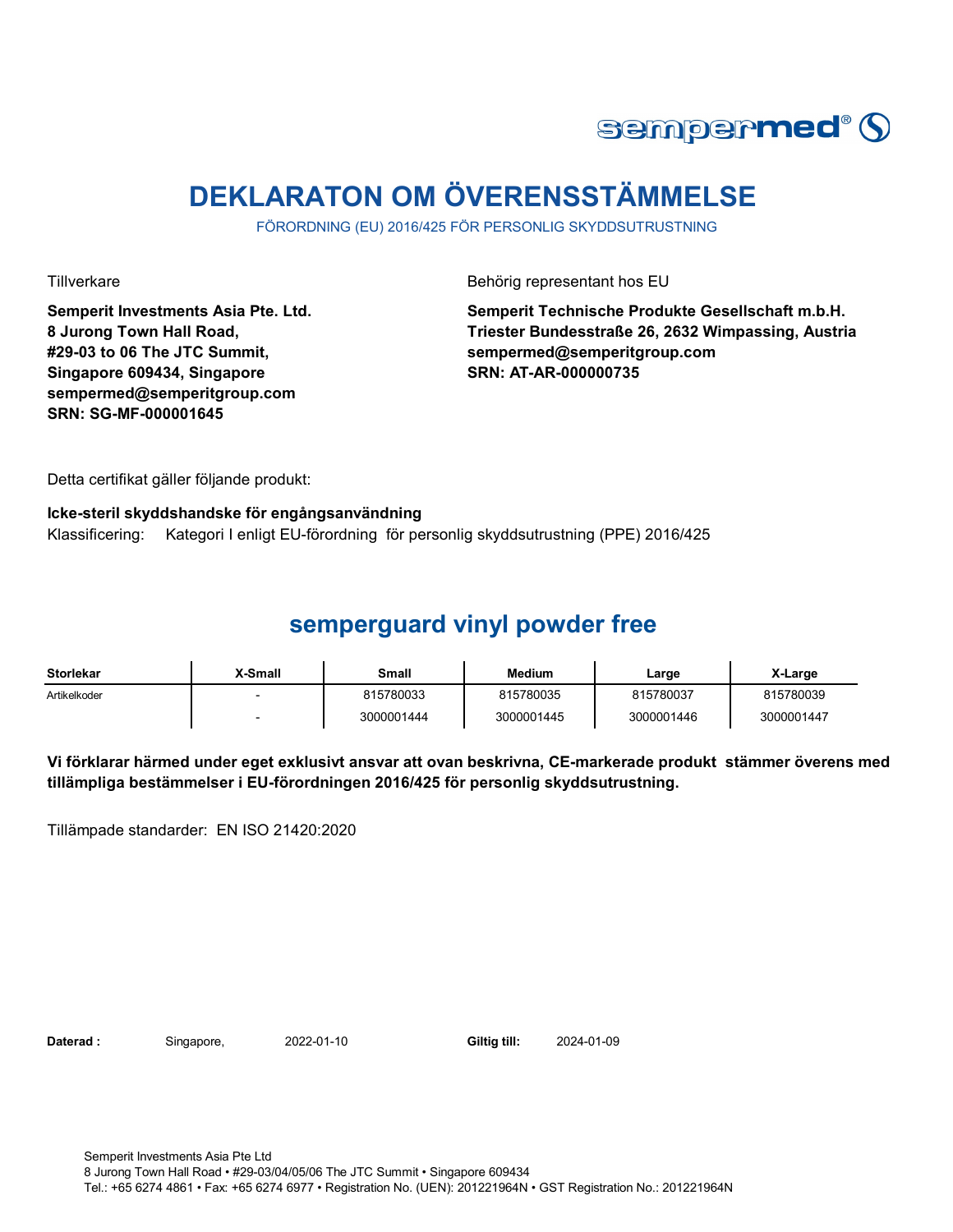

# **KONFORMITETSERKLÆRING**

FORORDNING (EU) 2016/425 FOR PERSONLIGE VÆRNEMIDLER

Producent **EU-befuldmægtigede** 

**Semperit Investments Asia Pte. Ltd. 8 Jurong Town Hall Road, #29-03 to 06 The JTC Summit, Singapore 609434, Singapore sempermed@semperitgroup.com SRN: SG-MF-000001645**

**Semperit Technische Produkte Gesellschaft m.b.H. Triester Bundesstraße 26, 2632 Wimpassing, Austria sempermed@semperitgroup.com SRN: AT-AR-000000735**

Dette certifikat er gyldigt for følgende produkter:

#### **Ikke-steril beskyttelseshandske til engangsbrug**

Klassificering: Kategori I jævnfør PVM-lovgivningen (EU) 2016/425

### **semperguard vinyl powder free**

| <b>Størrelser</b> | X-Small | Small      | <b>Medium</b> | Large      | X-Large    |
|-------------------|---------|------------|---------------|------------|------------|
| Artikelnumre      |         | 815780033  | 815780035     | 815780037  | 815780039  |
|                   |         | 3000001444 | 3000001445    | 3000001446 | 3000001447 |

**Vi bekræfter hermed under fuldt ansvar, at de ovenfor nævnte CE-mærkede produkter stemmer overens med med de afgørende bestemmelser i forordningen (EU) 2016/425 for personlige værnemidler.** 

Anvendte standarder: EN ISO 21420:2020

**Udstedt den:** Singapore, 2022-01-10 **Gyldig til:** 2024-01-09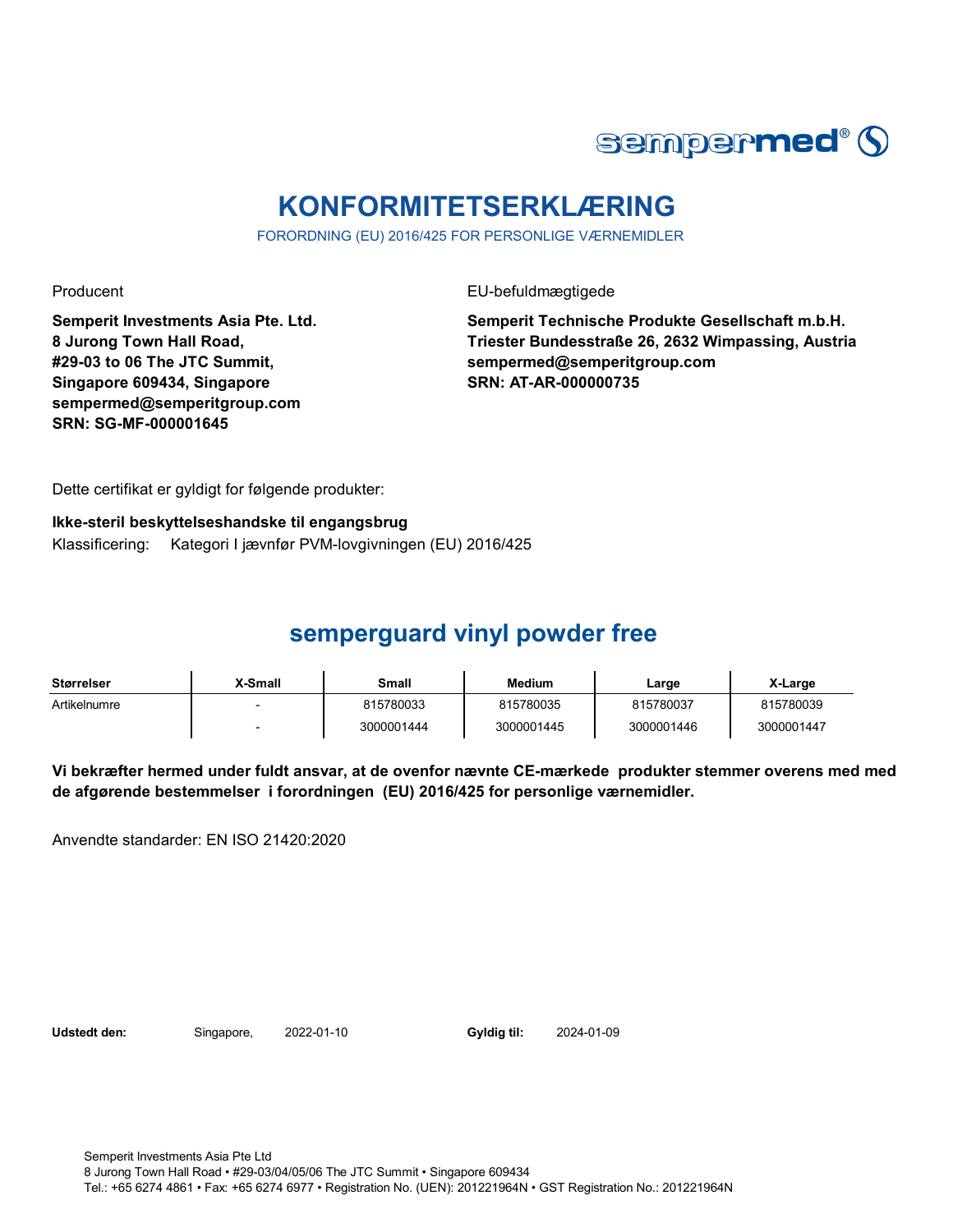

# **KONFORMITETSERKLÆRING**

FORORDNING (EU) 2016/425 OM PERSONLIG VERNEUTSTYR

Produsent Autorisert representant i EU

**Semperit Investments Asia Pte. Ltd. 8 Jurong Town Hall Road, #29-03 to 06 The JTC Summit, Singapore 609434, Singapore sempermed@semperitgroup.com SRN: SG-MF-000001645**

**Semperit Technische Produkte Gesellschaft m.b.H. Triester Bundesstraße 26, 2632 Wimpassing, Austria sempermed@semperitgroup.com SRN: AT-AR-000000735**

Dette sertifikatet er gyldig for følgende produkter:

**Ikke-steril beskyttelseshanske for engangsbruk**

Klassifisering: Kategori I i henhold til PVU-forordningen (EU) nr. 2016/425

## **semperguard vinyl powder free**

| Størrelser    | X-Small | Small      | <b>Medium</b> | ∟arge      | X-Large    |
|---------------|---------|------------|---------------|------------|------------|
| Artikkelnumre |         | 815780033  | 815780035     | 815780037  | 815780039  |
|               |         | 3000001444 | 3000001445    | 3000001446 | 3000001447 |

**Vi erklærer herved under eneansvar at det CE-merkede produktet som er nevnt ovenfor oppfyller de relevante bestemmelsene i Forordning (EU) nr. 2016/425 om personlig verneutstyr.**

Relevante standarder: EN ISO 21420:2020

**Utstedt den:** Singapore, 2022-01-10 **Gyldig til:** 2024-01-09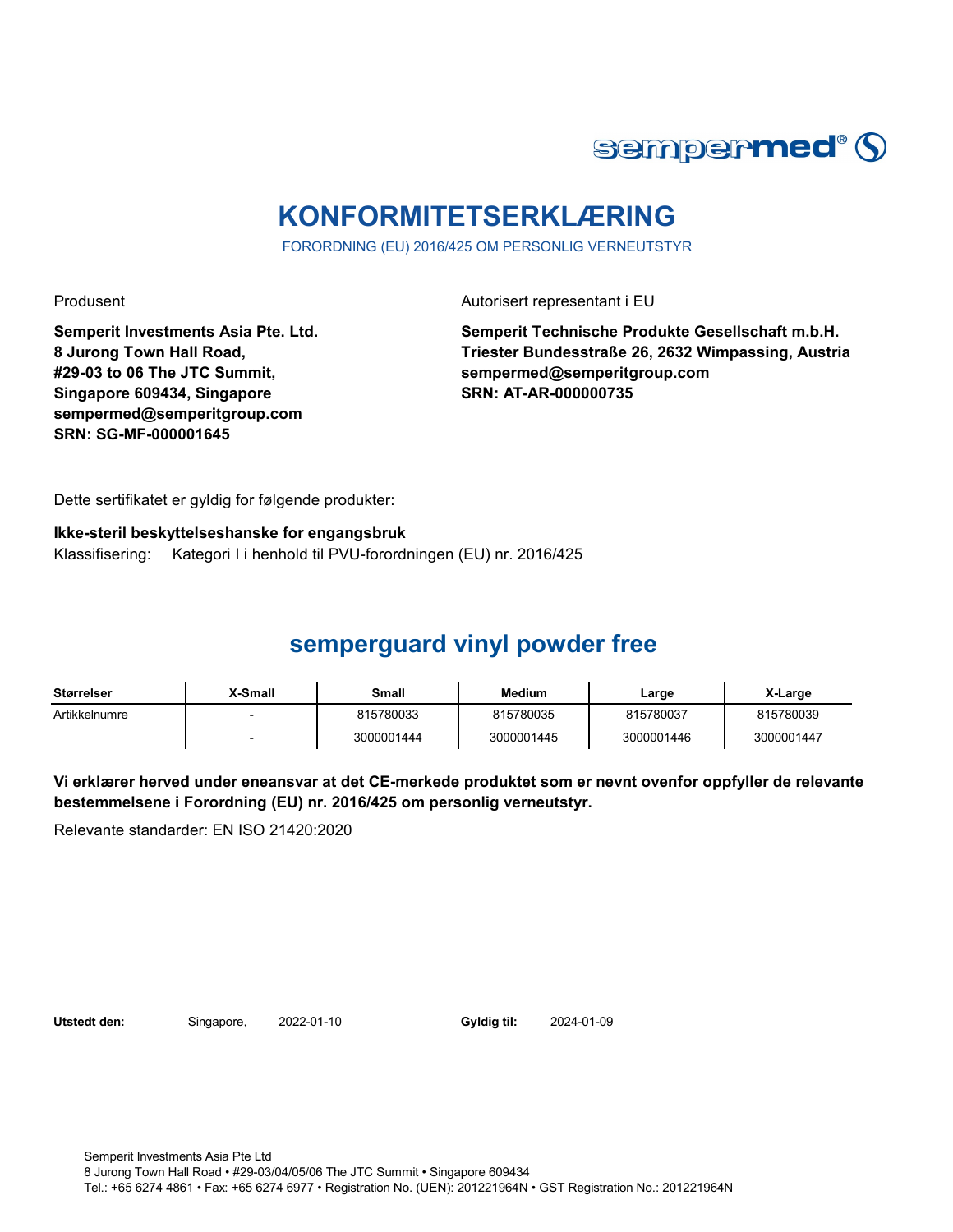

# **VAATIMUSTENMUKAISUUSVAKUUTUS**

HENKILÖNSUOJAIMISTA ANNETTU ASETUS (EU) 2016/425

Valmistaja EU:n valtuutettu edustaja

**Semperit Investments Asia Pte. Ltd. 8 Jurong Town Hall Road, #29-03 to 06 The JTC Summit, Singapore 609434, Singapore sempermed@semperitgroup.com SRN: SG-MF-000001645**

**Semperit Technische Produkte Gesellschaft m.b.H. Triester Bundesstraße 26, 2632 Wimpassing, Austria sempermed@semperitgroup.com SRN: AT-AR-000000735**

Tämä sertifikaatti koskee seuraavia tuotteita:

**Kertakäyttöinen ei-steriili suojakäsine**

Luokitus: Luokka I henkilönsuojaimista annetun asetuksen (EU) 2016/425 mukaisesti

## **semperguard vinyl powder free**

| Koot         | X-Small | Small      | Medium     | Large      | X-Large    |
|--------------|---------|------------|------------|------------|------------|
| Tuotenumerot |         | 815780033  | 815780035  | 815780037  | 815780039  |
|              |         | 3000001444 | 3000001445 | 3000001446 | 3000001447 |

**Täten vahvistamme yksinomaisella vastuullamme, että CE-merkityt tuotteet vastaavat henkilönsuojaimista annetun asetuksen (EU) 2016/425 mukaisia perustavanlaatuisia vaatimuksia.**

Sovelletut standardit: EN ISO 21420:2020

**Laadittu :** Singapore, 2022-01-10 **Voimassa (asti):** 2024-01-09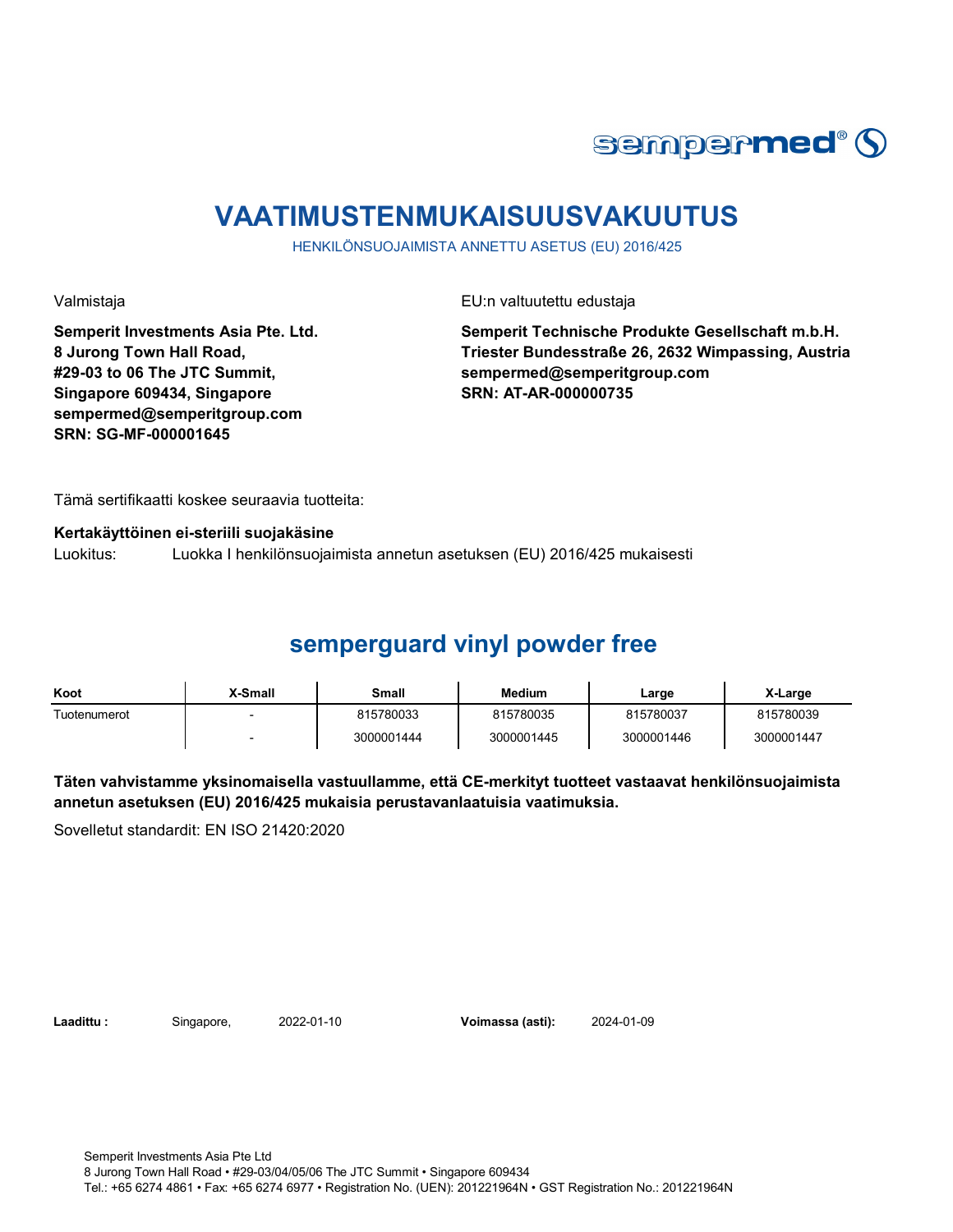

# **ATITIKTIES DEKLARACIJA**

REGLAMENTAS (ES) 2016/425 DĖL ASMENINIŲ APSAUGOS PRIEMONIŲ

Gamintojas **ES** įgaliotas asmuo

**Semperit Investments Asia Pte. Ltd. 8 Jurong Town Hall Road, #29-03 to 06 The JTC Summit, Singapore 609434, Singapore sempermed@semperitgroup.com SRN: SG-MF-000001645**

**Semperit Technische Produkte Gesellschaft m.b.H. Triester Bundesstraße 26, 2632 Wimpassing, Austria sempermed@semperitgroup.com SRN: AT-AR-000000735**

Šis sertifikatas galioja toliau nurodytiems produktams:

#### **Nesterilios vienkartinio naudojimo apsauginės pirštinės**

Klasifikacija: I kategorija pagal reglamentą (ES) 2016/425 dėl asmeninių apsaugos priemonių

### **semperguard vinyl powder free**

| Dydžiai         | X-Small | Small      | <b>Medium</b> | Large      | X-Large    |
|-----------------|---------|------------|---------------|------------|------------|
| Prekiu numeriai |         | 815780033  | 815780035     | 815780037  | 815780039  |
|                 |         | 3000001444 | 3000001445    | 3000001446 | 3000001447 |

**Prisiimdami visą atsakomybę, šiuo dokumentu patvirtiname, kad anksčiau paminėti CE paženklinti produktai atitinka svarbiausius reglamentą dėl asmeninių apsaugos priemonių (ES) 2016/425 reikalavimus.**

Taikomi standartai: EN ISO 21420:2020

**Išduota :** Singapore, 2022-01-10 **Galioja iki:** 2024-01-09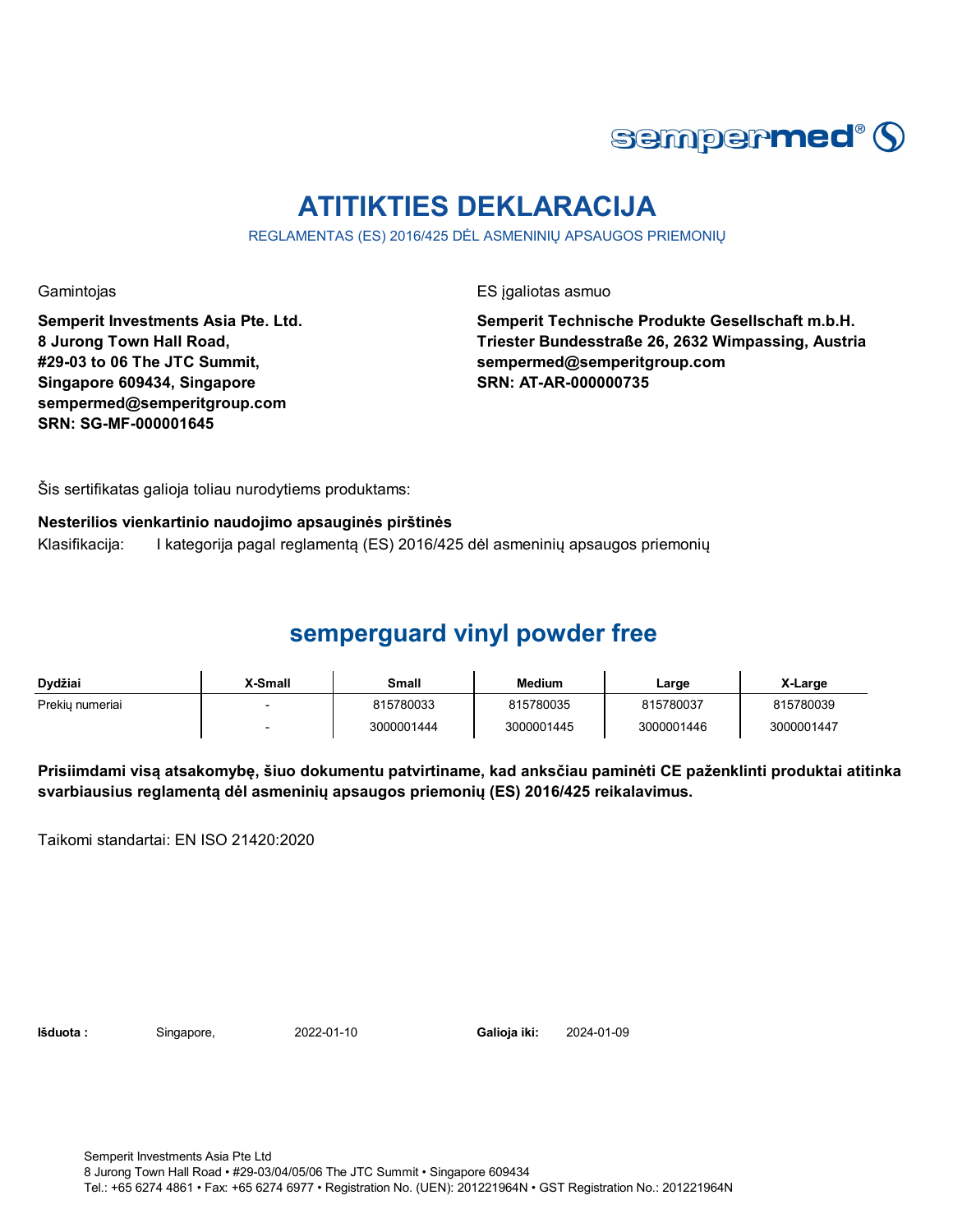

# **ATBILSTĪBAS DEKLARĀCIJA**

REGULA (ES) 2016/425 PAR INDIVIDUĀLAJIEM AIZSARDZĪBAS LĪDZEKLIEM

Likumīgais ražotājs **Pilnvarotais pārstāvis ES** 

**Semperit Investments Asia Pte. Ltd. 8 Jurong Town Hall Road, #29-03 to 06 The JTC Summit, Singapore 609434, Singapore sempermed@semperitgroup.com SRN: SG-MF-000001645**

**Semperit Technische Produkte Gesellschaft m.b.H. Triester Bundesstraße 26, 2632 Wimpassing, Austria sempermed@semperitgroup.com SRN: AT-AR-000000735**

Šis sertifikāts ir derīgs šādam produktam:

**Nesterili aizsargcimdi vienreizējai lietošanai**

Klasifikācija: I kategorija saskaņā ar IAL Regulu (ES) 2016/425

### **semperguard vinyl powder free**

| Izmēri          | X-Small | Small      | <b>Medium</b> | Large      | X-Large    |
|-----------------|---------|------------|---------------|------------|------------|
| Artikula numurs |         | 815780033  | 815780035     | 815780037  | 815780039  |
|                 |         | 3000001444 | 3000001445    | 3000001446 | 3000001447 |

**Ar šo mēs apliecinām, ka iepriekš aprakstītais produkts ar CE marķējumu atbilst Regulas (ES) 2016/425 par individuālajiem aizsardzības līdzekļiem piemērojamajiem noteikumiem.**

Piemērotie standarti: EN ISO 21420:2020

**Izdots :** Singapore, 2022-01-10 **Derīgs līdz:** 2024-01-09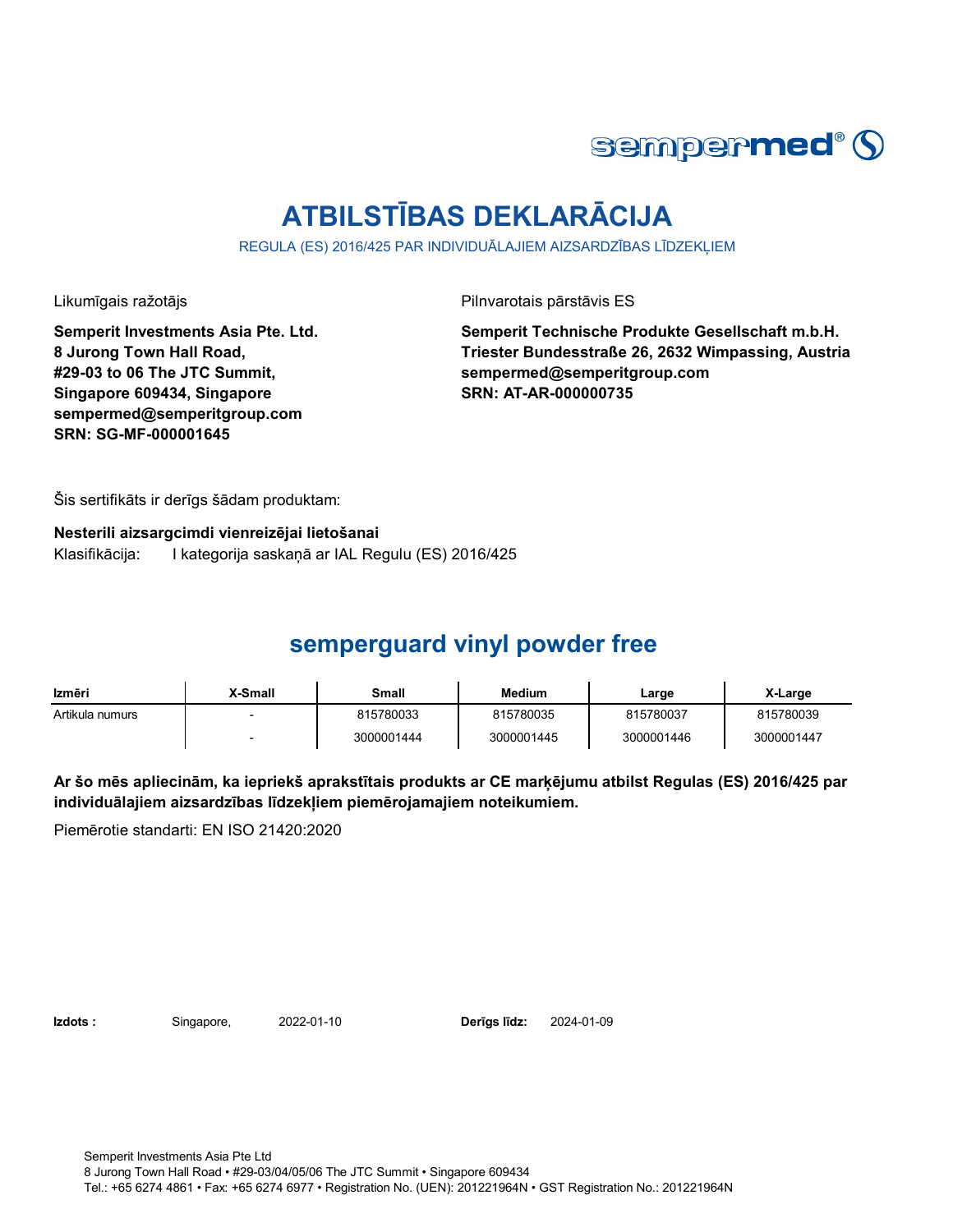

# **VASTAVUSDEKLARATSIOON**

ISIKUKAITSEVAHENDITE MÄÄRUS (EL) 2016/425

Tootja Volitatud esindaja EL-is

**Semperit Investments Asia Pte. Ltd. 8 Jurong Town Hall Road, #29-03 to 06 The JTC Summit, Singapore 609434, Singapore sempermed@semperitgroup.com SRN: SG-MF-000001645**

**Semperit Technische Produkte Gesellschaft m.b.H. Triester Bundesstraße 26, 2632 Wimpassing, Austria sempermed@semperitgroup.com SRN: AT-AR-000000735**

See sertifikaat kehtib järgmistele toodetele:

#### **Mittesteriilne kaitsekinnas ühekordseks kasutuseks**

Klassifikatsioon: I kategooria kooskõlas isikukaitsevahendite määrusega (EL) 2016/425

## **semperguard vinyl powder free**

| Suurused     | X-Small                  | Small      | <b>Medium</b> | Large      | X-Large    |
|--------------|--------------------------|------------|---------------|------------|------------|
| Tootenumbrid | $\overline{\phantom{a}}$ | 815780033  | 815780035     | 815780037  | 815780039  |
|              | $\overline{\phantom{0}}$ | 3000001444 | 3000001445    | 3000001446 | 3000001447 |

**Kinnitame oma ainuvastutusel, et eespool nimetatud CE-märgistusega tooted on kooskõlas isikukaitsevahendite määruse (EL) 2016/425 põhisätetega.**

Kohaldatud normid: EN ISO 21420:2020

**Välja andmise aeg :** Singapore, 2022-01-10 **Kehtivusaeg:** 2024-01-09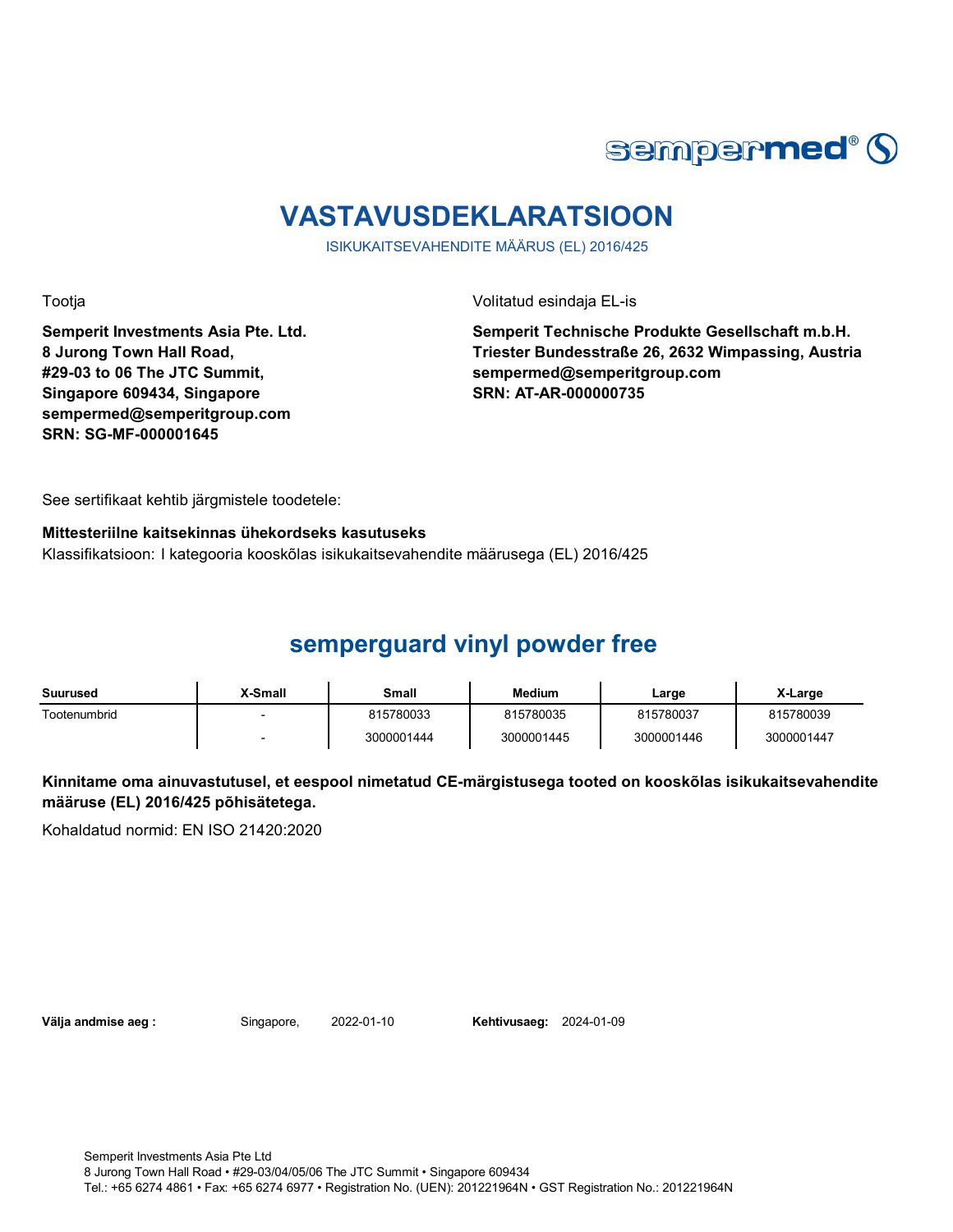

# **PROHLÁŠENÍ O SHODĚ**

NAŘÍZENÍ (EU) 2016/425 PRO OSOBNÍ OCHRANNÉ PROSTŘEDKY

Výrobce EU zplnomocněný zástupce

**Semperit Investments Asia Pte. Ltd. 8 Jurong Town Hall Road, #29-03 to 06 The JTC Summit, Singapore 609434, Singapore sempermed@semperitgroup.com SRN: SG-MF-000001645**

**Semperit Technische Produkte Gesellschaft m.b.H. Triester Bundesstraße 26, 2632 Wimpassing, Austria sempermed@semperitgroup.com SRN: AT-AR-000000735**

Tento certifikát je platný pro následující produkty:

**Nesterilní ochranná rukavice pro jednorázové použití** Klasifikace Kategorie I podle nařízení o OOP (EU) 2016/425

## **semperguard vinyl powder free**

| Velikosti      | X-Small | Small      | Medium     | Large      | X-Large    |
|----------------|---------|------------|------------|------------|------------|
| Číslo produktu |         | 815780033  | 815780035  | 815780037  | 815780039  |
|                |         | 3000001444 | 3000001445 | 3000001446 | 3000001447 |

**Tímto potvrzujeme s výlučnou odpovědností, že výše uvedené produkty označené jako CE souhlasí s příslušnými ustanoveními nařízení (EU) 2016/425 pro Osobní ochranné prostředky.**

Použité normy: EN ISO 21420:2020

**Vystaveno dne:** Singapore, 2022-01-10 **Platné do:** 2024-01-09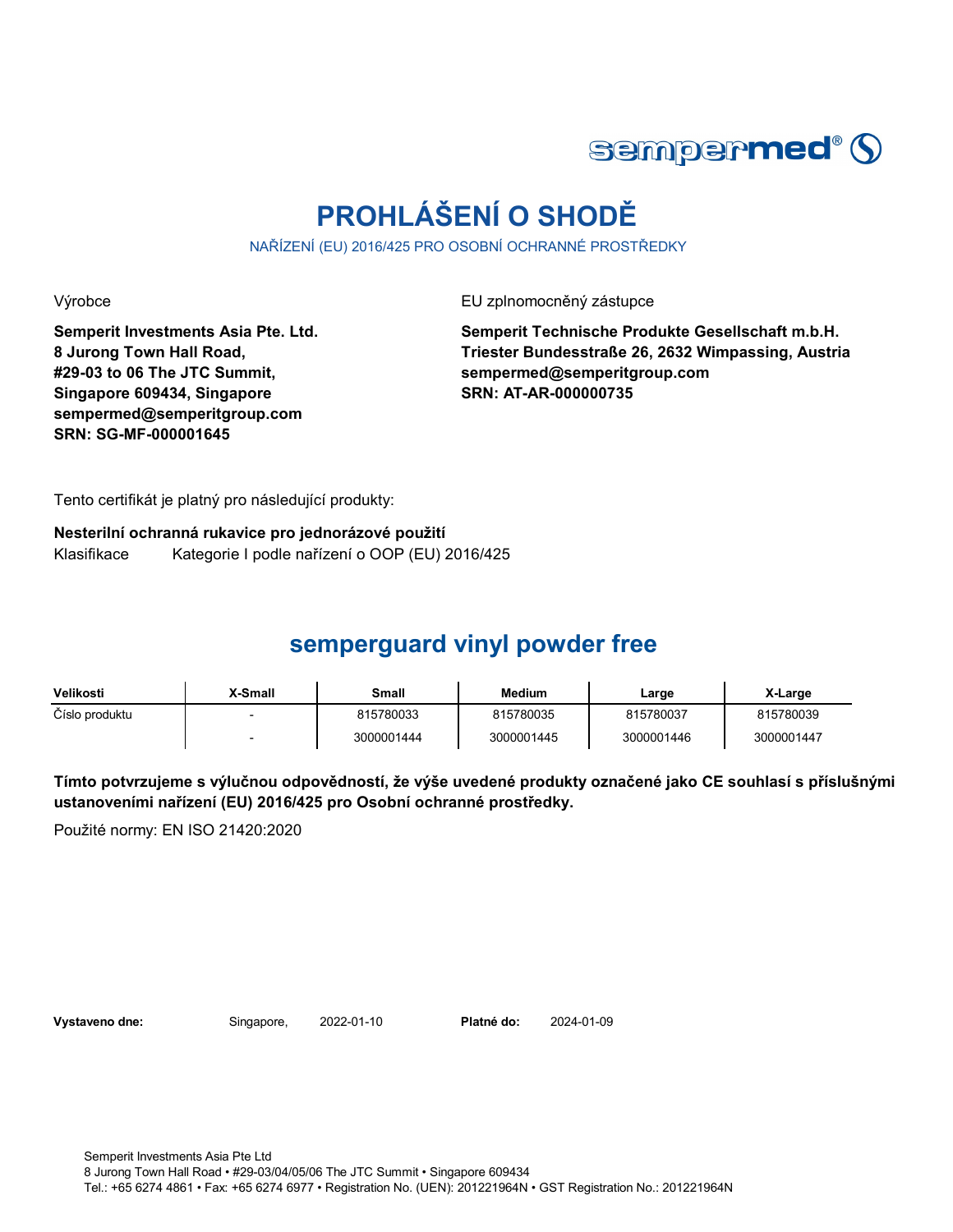

# **VYHLÁSENIE O ZHODE**

NARIADENIE (EÚ) 2016/425 O OSOBNÝCH OCHRANNÝCH PROSTRIEDKOCH

Výrobca Splnomocnenec pre EÚ

**Semperit Investments Asia Pte. Ltd. 8 Jurong Town Hall Road, #29-03 to 06 The JTC Summit, Singapore 609434, Singapore sempermed@semperitgroup.com SRN: SG-MF-000001645**

**Semperit Technische Produkte Gesellschaft m.b.H. Triester Bundesstraße 26, 2632 Wimpassing, Austria sempermed@semperitgroup.com SRN: AT-AR-000000735**

Tento certifikát je platný pre nasledujúce body:

#### **Nesterilné ochranné rukavice na jedno použitie**

Klasifikácia: Kategória I podľa Nariadenia o osobných ochranných pomôckach (EU) 2016/425

### **semperguard vinyl powder free**

| <b>Veľkosti</b> | X-Small | Small      | <b>Medium</b> | Large      | X-Large    |
|-----------------|---------|------------|---------------|------------|------------|
| Výrobné čísla   |         | 815780033  | 815780035     | 815780037  | 815780039  |
|                 |         | 3000001444 | 3000001445    | 3000001446 | 3000001447 |

**Týmto vo svojej výhradnej zodpovednosti potvrdzujeme, že výrobky označené symbolom CE sú v súlade so smerodajnými ustanoveniami Nariadenia (EÚ) 2016/425 o osobných ochranných prostriedkoch.**

Súvisiace normy: EN ISO 21420:2020

**Vyhotovené dňa:** Singapore, 2022-01-10 **Platné do:** 2024-01-09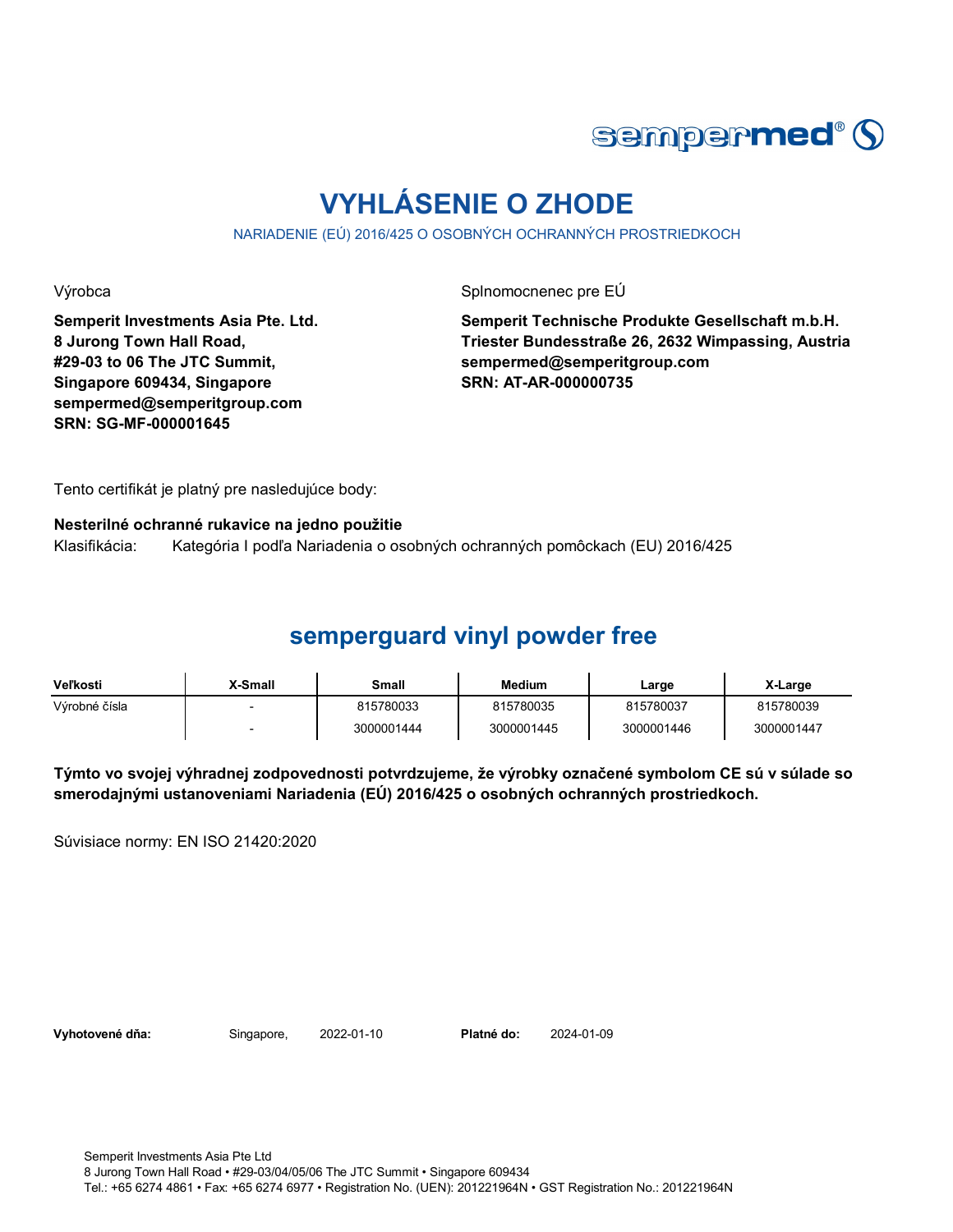

# **MEGFELELŐSÉGI NYILATKOZAT**

EGYÉNI VÉDŐESZKÖZÖKRŐL SZÓLÓ (EU) 2016/425 RENDELET

Gyártó EU-meghatalmazott

**Semperit Investments Asia Pte. Ltd. 8 Jurong Town Hall Road, #29-03 to 06 The JTC Summit, Singapore 609434, Singapore sempermed@semperitgroup.com SRN: SG-MF-000001645**

**Semperit Technische Produkte Gesellschaft m.b.H. Triester Bundesstraße 26, 2632 Wimpassing, Austria sempermed@semperitgroup.com SRN: AT-AR-000000735**

Ez a tanúsítvány a következő termékekre érvényes:

#### **Egyszer használatos, nem steril védőkesztyű**

Osztályozás: I. kategória az egyéni védőeszközökről szóló (EU) 2016/425 rendelet szerint

## **semperguard vinyl powder free**

| Méretek    | <b>X-Small</b> | Small      | <b>Medium</b> | ∟arge      | X-Large    |
|------------|----------------|------------|---------------|------------|------------|
| Cikkszámok |                | 815780033  | 815780035     | 815780037  | 815780039  |
|            |                | 3000001444 | 3000001445    | 3000001446 | 3000001447 |

**Ezennel kizárólagos felelősségünk mellett kijelentjük, hogy a fent említett CE jelzésű termékek megfelelnek az egyéni védőeszközökre irányuló 2016/425/EU rendelet vonatkozó előírásainak.**

Alkalmazott szabványok: EN ISO 21420:2020

**Kelt :** Singapore, 2022-01-10 **Érvényes:** 2024-01-09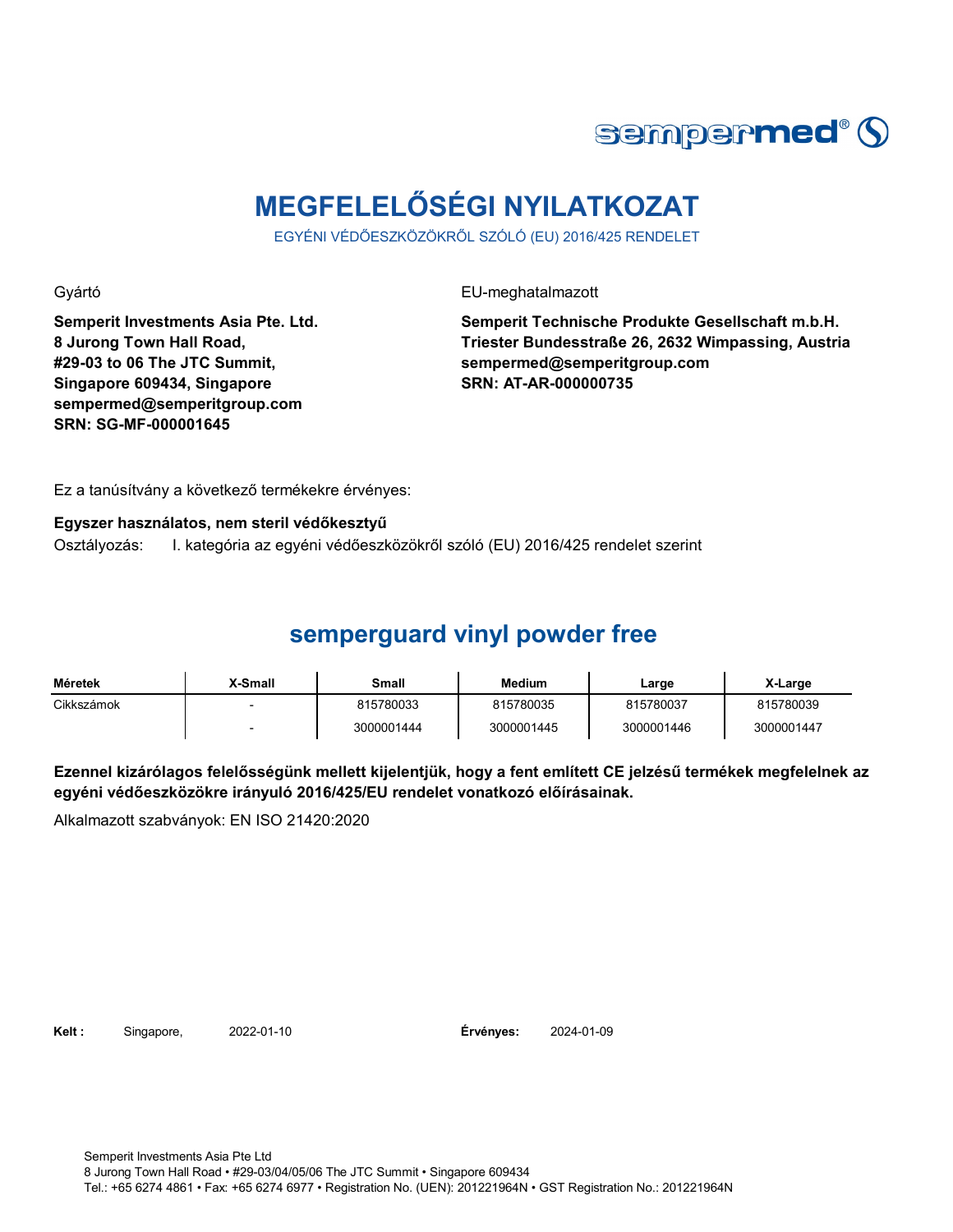

# **IZJAVA O SKLADNOSTI**

UREDBA (EU) 2016/425 ZA OSEBNO VAROVALNO OPREMO

Proizvajalec Pooblaščen zastopnik EU

**Semperit Investments Asia Pte. Ltd. 8 Jurong Town Hall Road, #29-03 to 06 The JTC Summit, Singapore 609434, Singapore sempermed@semperitgroup.com SRN: SG-MF-000001645**

**Semperit Technische Produkte Gesellschaft m.b.H. Triester Bundesstraße 26, 2632 Wimpassing, Austria sempermed@semperitgroup.com SRN: AT-AR-000000735**

To potrdilo velja za naslednje izdelke:

**Nesterilne zaščitne rokavice za enkratno uporabo** Klasifikacija: Kategorija I v skladu z Uredbo OVO (EU) 2016/425

## **semperguard vinyl powder free**

| Velikosti         | <b>X-Small</b> | Small      | Medium     | Large      | X-Large    |
|-------------------|----------------|------------|------------|------------|------------|
| Stevilke izdelkov |                | 815780033  | 815780035  | 815780037  | 815780039  |
|                   |                | 3000001444 | 3000001445 | 3000001446 | 3000001447 |

**S to izključno odgovornostjo izjavljamo, da so zgoraj navedeni izdelki z oznako CE v skladu z bistvenimi zahtevami Uredbe (EU) 2016/425 za osebno varovalno opremo.**

Uporabljeni standardi: EN ISO 21420:2020

**Izdano dne:** Singapore, 2022-01-10 **Veljavno do:** 2024-01-09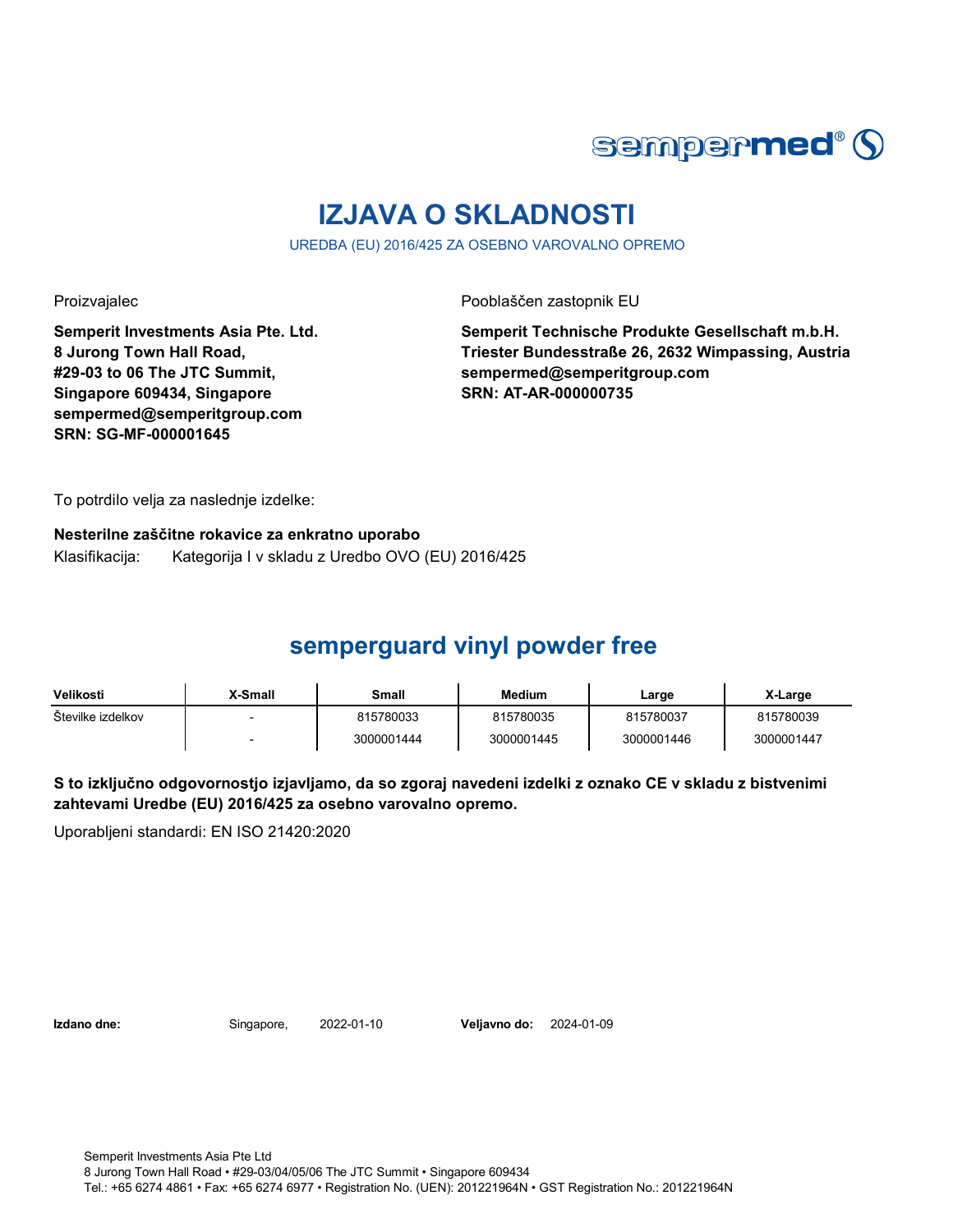

# **IZJAVA O SUKLADNOSTI**

UREDBA (EU) 2016/425 O OSOBNOJ ZAŠTITNOJ OPREMI

Proizvođač **Ovlašteni predstavnik u EU** 

**Semperit Investments Asia Pte. Ltd. 8 Jurong Town Hall Road, #29-03 to 06 The JTC Summit, Singapore 609434, Singapore sempermed@semperitgroup.com SRN: SG-MF-000001645**

**Semperit Technische Produkte Gesellschaft m.b.H. Triester Bundesstraße 26, 2632 Wimpassing, Austria sempermed@semperitgroup.com SRN: AT-AR-000000735**

Ovaj certifikat vrijedi za sljedeće proizvode:

**Nesterilne zaštitne rukavice za jednokratnu uporabu**

Klasifikacija: Kategorija I. prema Uredbi o osobnoj zaštitnoj opremi (EU) 2016/425

## **semperguard vinyl powder free**

| Veličine    | X-Small | Small      | <b>Medium</b> | ∟arge      | X-Large    |
|-------------|---------|------------|---------------|------------|------------|
| Br. artikla |         | 815780033  | 815780035     | 815780037  | 815780039  |
|             |         | 3000001444 | 3000001445    | 3000001446 | 3000001447 |

**Ovim putem izjavljujemo pod punom odgovornošću da su prethodno navedeni proizvodi s CE oznakom sukladni s mjerodavnim odredbama Uredbe (EU) 2016/425 o osobnoj zaštitnoj opremi.**

Primijenjene norme: EN ISO 21420:2020

**Izdano dana:** Singapore, 2022-01-10 **Vrijedi do:** 2024-01-09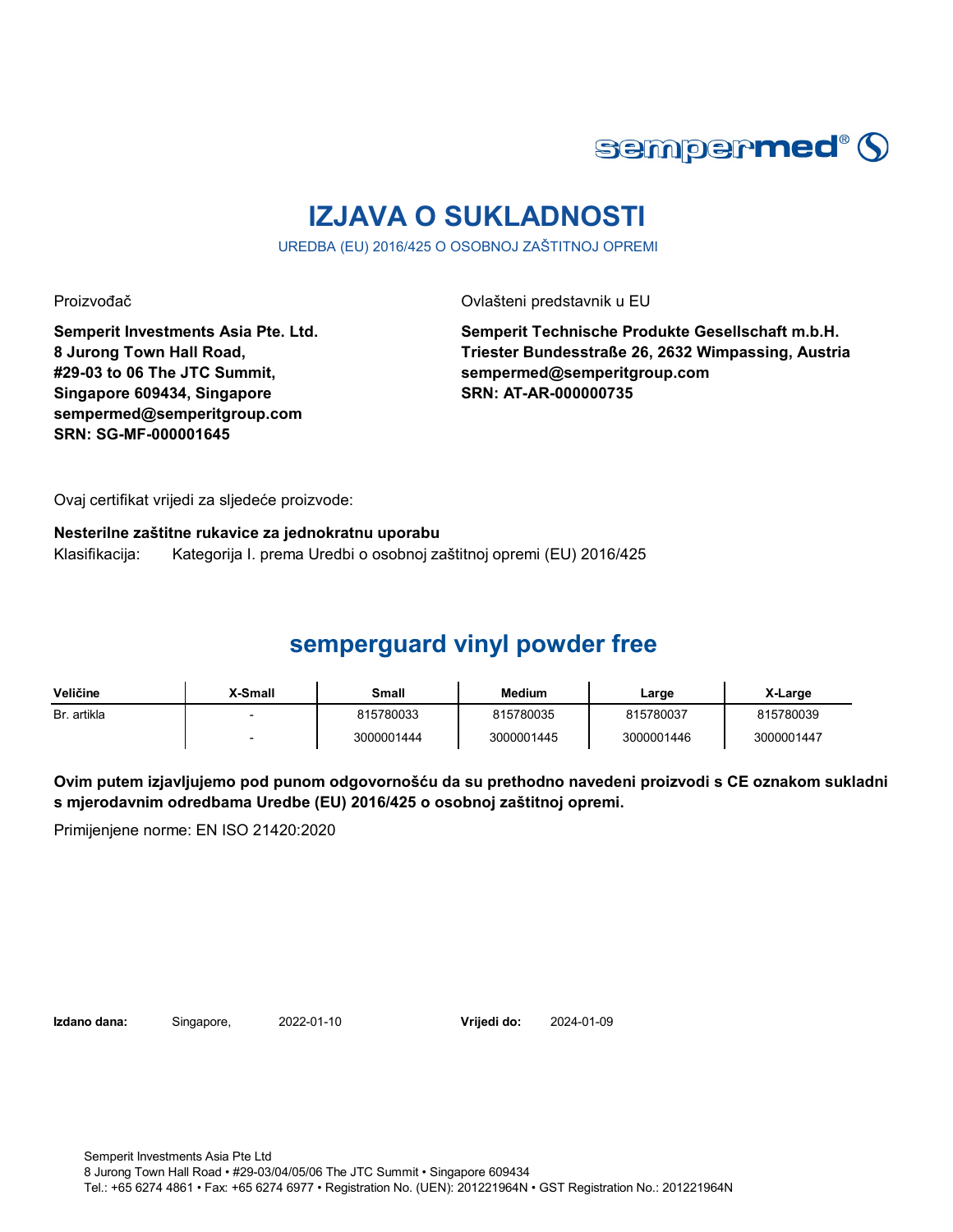

# **DEKLARACJA ZGODNOŚCI**

ROZPORZĄDZENIE W SPRAWIE ŚRODKÓW OCHRONY INDYWIDUALNEJ (UE) 2016/425

**Semperit Investments Asia Pte. Ltd. 8 Jurong Town Hall Road, #29-03 to 06 The JTC Summit, Singapore 609434, Singapore sempermed@semperitgroup.com SRN: SG-MF-000001645**

Producent **Autoryzowany przedstawiciel w UE** 

**Semperit Technische Produkte Gesellschaft m.b.H. Triester Bundesstraße 26, 2632 Wimpassing, Austria sempermed@semperitgroup.com SRN: AT-AR-000000735**

Niniejszy certyfikat obowiązuje w odniesieniu do następującego produktu:

#### **Niesterylne rękawice ochronne jednorazowego użytku**

Klasyfikacja: Kategoria I zgodnie z rozporządzeniem (UE) 2016/425 w sprawie środków ochrony indywidualnej

### **semperguard vinyl powder free**

| Rozmiary         | X-Small | Small      | <b>Medium</b> | Large      | X-Large    |
|------------------|---------|------------|---------------|------------|------------|
| Numery artykułów |         | 815780033  | 815780035     | 815780037  | 815780039  |
|                  |         | 3000001444 | 3000001445    | 3000001446 | 3000001447 |

**Na własną odpowiedzialność oświadczamy niniejszym, że opisany powyżej produkt z oznakowaniem CE jest zgodny z obowiązującymi przepisami rozporządzenia (UE) 2016/425 w sprawie środków ochrony indywidualnej.**

Zastosowane normy: EN ISO 21420:2020

**Data wydania:** Singapore, 2022-01-10 **Data ważności:** 2024-01-09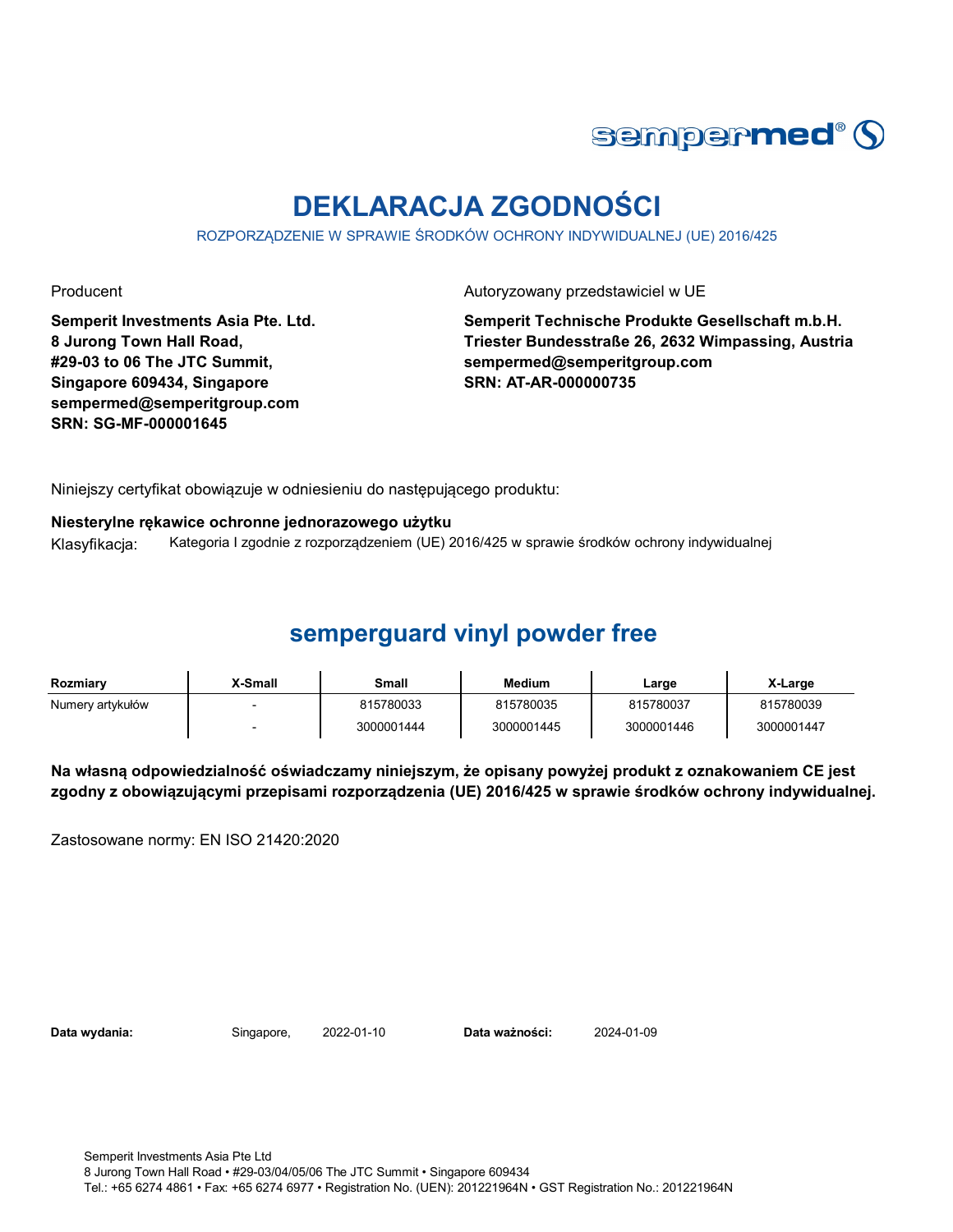

# **DECLARAȚIE DE CONFORMITATE**

REGULAMENTULUI (EU) 2016/425 PENTRU ECHIPAMENTUL PERSONAL DE PROTECȚIE

Producător **Producător** Persoană împuternicită EU

**Semperit Investments Asia Pte. Ltd. 8 Jurong Town Hall Road, #29-03 to 06 The JTC Summit, Singapore 609434, Singapore sempermed@semperitgroup.com SRN: SG-MF-000001645**

**Semperit Technische Produkte Gesellschaft m.b.H. Triester Bundesstraße 26, 2632 Wimpassing, Austria sempermed@semperitgroup.com SRN: AT-AR-000000735**

Acest certificat este valabil pentru următoarele produse:

**Mânușă de protecție nesterilă de unică folosință** clasificare: Categoria I conform ordonanței EPP (EU) 2016/425

## **semperguard vinyl powder free**

| mărimi               | X-Small | Small      | <b>Medium</b> | Large      | X-Large    |
|----------------------|---------|------------|---------------|------------|------------|
| Numerele de articole |         | 815780033  | 815780035     | 815780037  | 815780039  |
|                      |         | 3000001444 | 3000001445    | 3000001446 | 3000001447 |

**Prin prezenta confirmăm preluând toată responsabilitatea că produsele marcate CE indicate mai sus corespund cerințelor de bază (EU) 2016/425 pentru echipamente personale de protecție.**

Normele aplicate: EN ISO 21420:2020

**Eliberat la data de:** Singapore, 2022-01-10 **Valabil până în:** 2024-01-09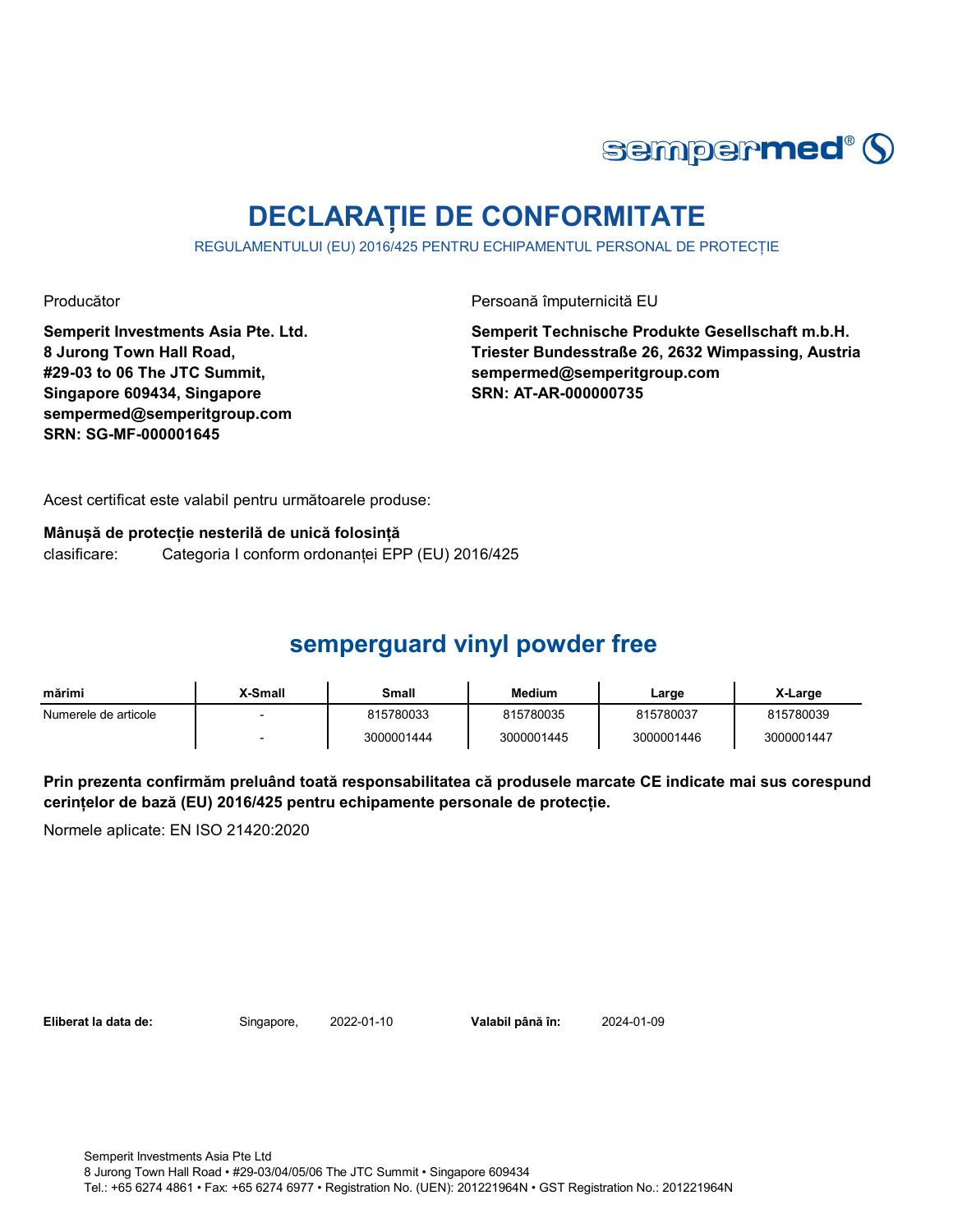

## **ΔΗΛΩΣΗ ΣΥΜΜΟΡΦΩΣΗΣ**

ΚΑΝΟΝΙΣΜΟΣ (ΕΕ) 2016/425 ΠΕΡΙ ΜΕΣΩΝ ΑΤΟΜΙΚΗΣ ΠΡΟΣΤΑΣΙΑΣ

Κατασκευαστής Γεριοδοτημένος αντιπρόσωπος στην ΕΕ

**Semperit Investments Asia Pte. Ltd. 8 Jurong Town Hall Road, #29-03 to 06 The JTC Summit, Singapore 609434, Singapore sempermed@semperitgroup.com SRN: SG-MF-000001645**

**Semperit Technische Produkte Gesellschaft m.b.H. Triester Bundesstraße 26, 2632 Wimpassing, Austria sempermed@semperitgroup.com SRN: AT-AR-000000735**

Το παρόν πιστοποιητικό ισχύει για τα ακόλουθα προϊόντα:

#### **Μη αποστειρωμένο προστατευτικό γάντι μιας χρήσης**

Ταξινόμηση: Κατηγορία I σύμφωνα με τον Κανονισμό (ΕΕ) 2016/425 περί ΜΑΠ

### **semperguard vinyl powder free**

| Μενέθη            | X-Small | Small      | Medium     | Large      | X-Large    |
|-------------------|---------|------------|------------|------------|------------|
| Αριθμοί προϊόντος |         | 815780033  | 815780035  | 815780037  | 815780039  |
|                   |         | 3000001444 | 3000001445 | 3000001446 | 3000001447 |

**Δια του παρόντος βεβαιώνουμε υπεύθυνα ότι τα ανωτέρω προϊόντα με σήμανση CE ικανοποιούν τις εφαρμοστέες διατάξεις του Κανονισμού (ΕΕ) 2016/425 περί μέσων ατομικής προστασίας.**

Εφαρμοζόμενα πρότυπα: EN ISO 21420:2020

**Εκδόθηκε :** Singapore, 2022-01-10 **Ισχύει έως:** 2024-01-09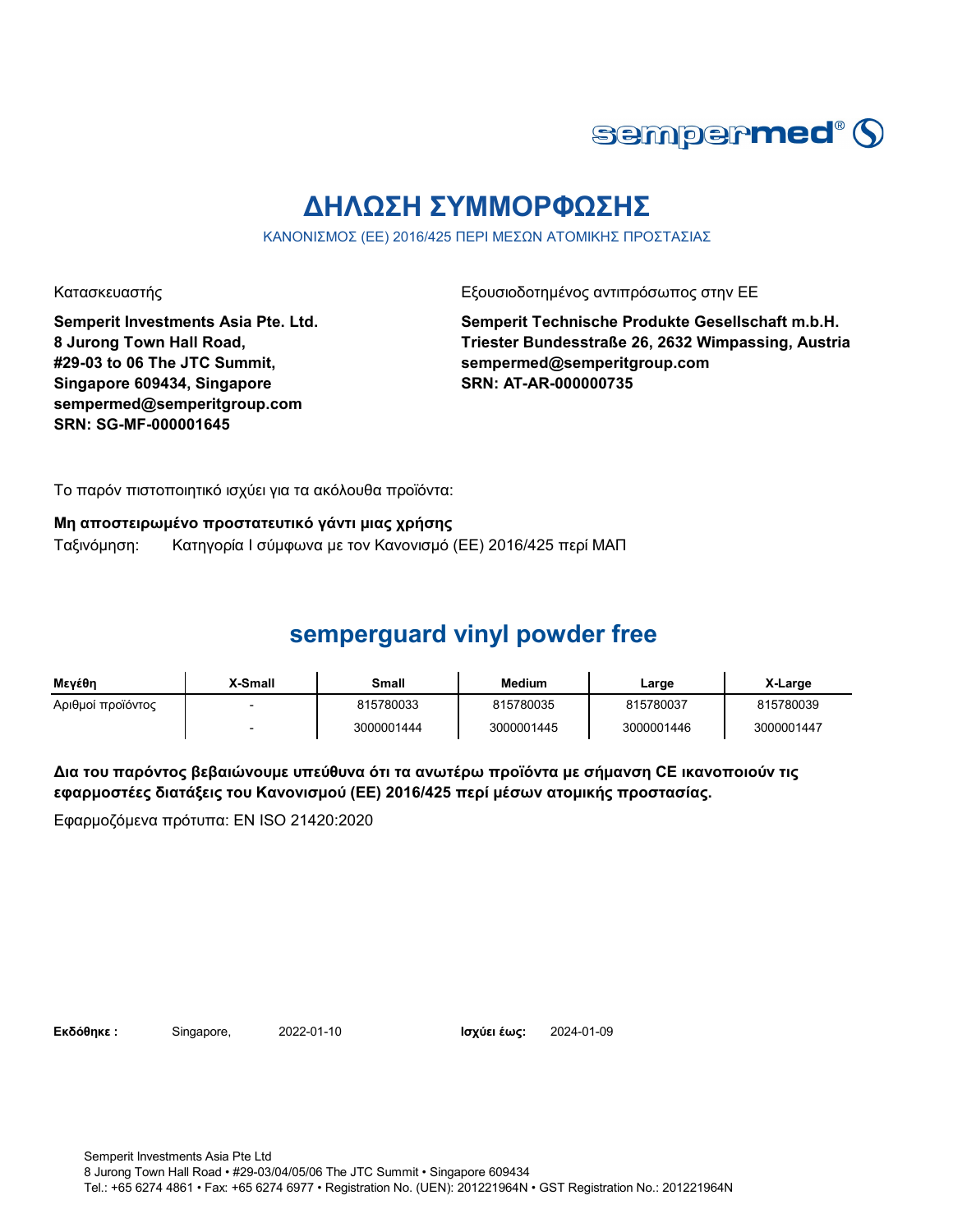

# **ДЕКЛАРАЦИЯ ЗА СЪВМЕСТИМОСТ НА**

РЕГЛАМЕНТ (EU) 2016/425 ЗА ЛИЧНИТЕ ПРЕДПАЗНИ СРЕДСТВА

**Semperit Investments Asia Pte. Ltd. 8 Jurong Town Hall Road, #29-03 to 06 The JTC Summit, Singapore 609434, Singapore sempermed@semperitgroup.com SRN: SG-MF-000001645**

Производител Упълномощен представител в ЕС

**Semperit Technische Produkte Gesellschaft m.b.H. Triester Bundesstraße 26, 2632 Wimpassing, Austria sempermed@semperitgroup.com SRN: AT-AR-000000735**

Настоящият сертификат важи за следните продукти:

**Нестерилна предпазна ръкавица за еднократна употреба** Класификация: Категория I съгл. Регламент за ЛПС (EU) 2016/425

## **semperguard vinyl powder free**

| Размери              | X-Small | Small      | <b>Medium</b> | Large      | X-Large    |
|----------------------|---------|------------|---------------|------------|------------|
| Номера на артикулите |         | 815780033  | 815780035     | 815780037  | 815780039  |
|                      |         | 3000001444 | 3000001445    | 3000001446 | 3000001447 |

**С настоящето потвърждаваме при самостоятелна отговорност, че горепосочените продукти с маркировка СЕ съответстват на съществените разпоредби на Регламент (EU) 2016/425 за личните предпазни средства.**

Приложими норми: EN ISO 21420:2020

**Издадено на:** Singapore, 2022-01-10 **Важи до:** 2024-01-09